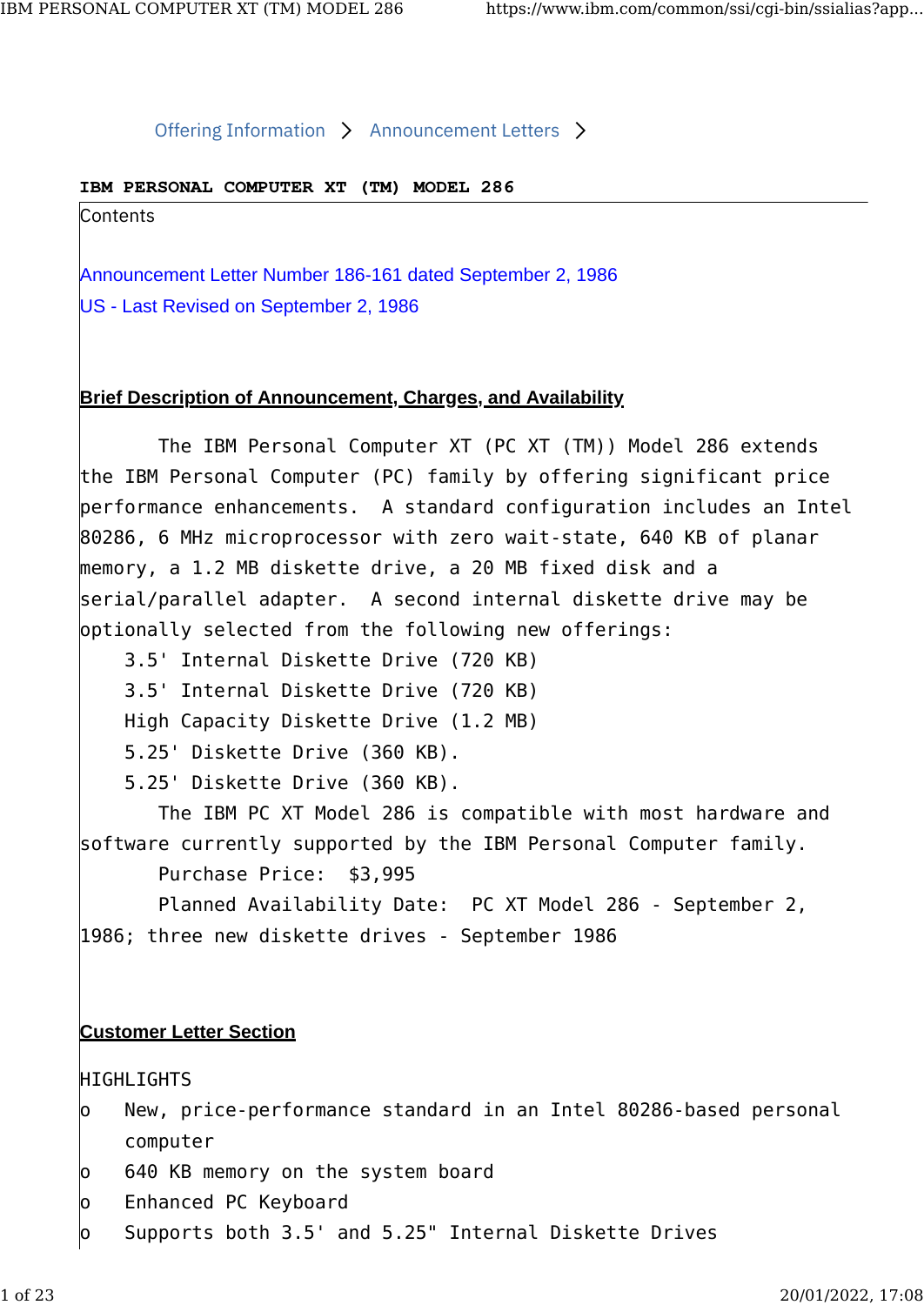o Supports both 3.5' and 5.25" Internal Diskette Drives o 20 MB fixed disk file DESCRIPTION A 20 MB fixed disk and a 1.2 MB 5.25' diskette drive are A 20 MB fixed disk and a 1.2 MB 5.25' diskette drive are standard on the PC XT Model 286. One additional diskette drive may be internally installed as the B drive from the following new offerings: o One 3.5' Internal Diskette Drive (mutually exclusive with the o One 3.5' Internal Diskette Drive (mutually exclusive with the 4865 Model 2, 3.5' External Diskette Drive). 4865 Model 2, 3.5' External Diskette Drive). o One High Capacity Diskette Drive o One 5.25' 360 KB Diskette Drive o One 5.25' 360 KB Diskette Drive New special features further enhance the performance and function of the PC XT Model 286. 3.5' INTERNAL DISKETTE DRIVE 3.5' INTERNAL DISKETTE DRIVE This feature is a half-high, double-sided, 3.5' diskette drive that This feature is a half-high, double-sided, 3.5' diskette drive that supports the 3.5' media with 720 KB of storage capacity. The drive supports the 3.5' media with 720 KB of storage capacity. The drive utilizes the standard fixed disk and diskette drive adapter provided on the PC XT Model 286. When installed, the drive becomes the 'B" on the PC XT Model 286. When installed, the drive becomes the 'B" drive. Initial Program Loading (IPL) from the 3.5' diskette is not drive. Initial Program Loading (IPL) from the 3.5' diskette is not supported by the PC XT Model 286. For operation, DOS users require DOS 3.2 on a 5.25' diskette or fixed disk. The 3.5" Internal DOS 3.2 on a 5.25' diskette or fixed disk. The 3.5" Internal Diskette Drive is mutually exclusive with the 4865 Model 2, 3.5' Diskette Drive is mutually exclusive with the 4865 Model 2, 3.5' External Diskette Drive. HIGH CAPACITY DISKETTE DRIVE The High Capacity Diskette Drive is a half-high, 5.25', dual-sided The High Capacity Diskette Drive is a half-high, 5.25', dual-sided drive with 1.2 MB of storage capacity. This drive is compatible with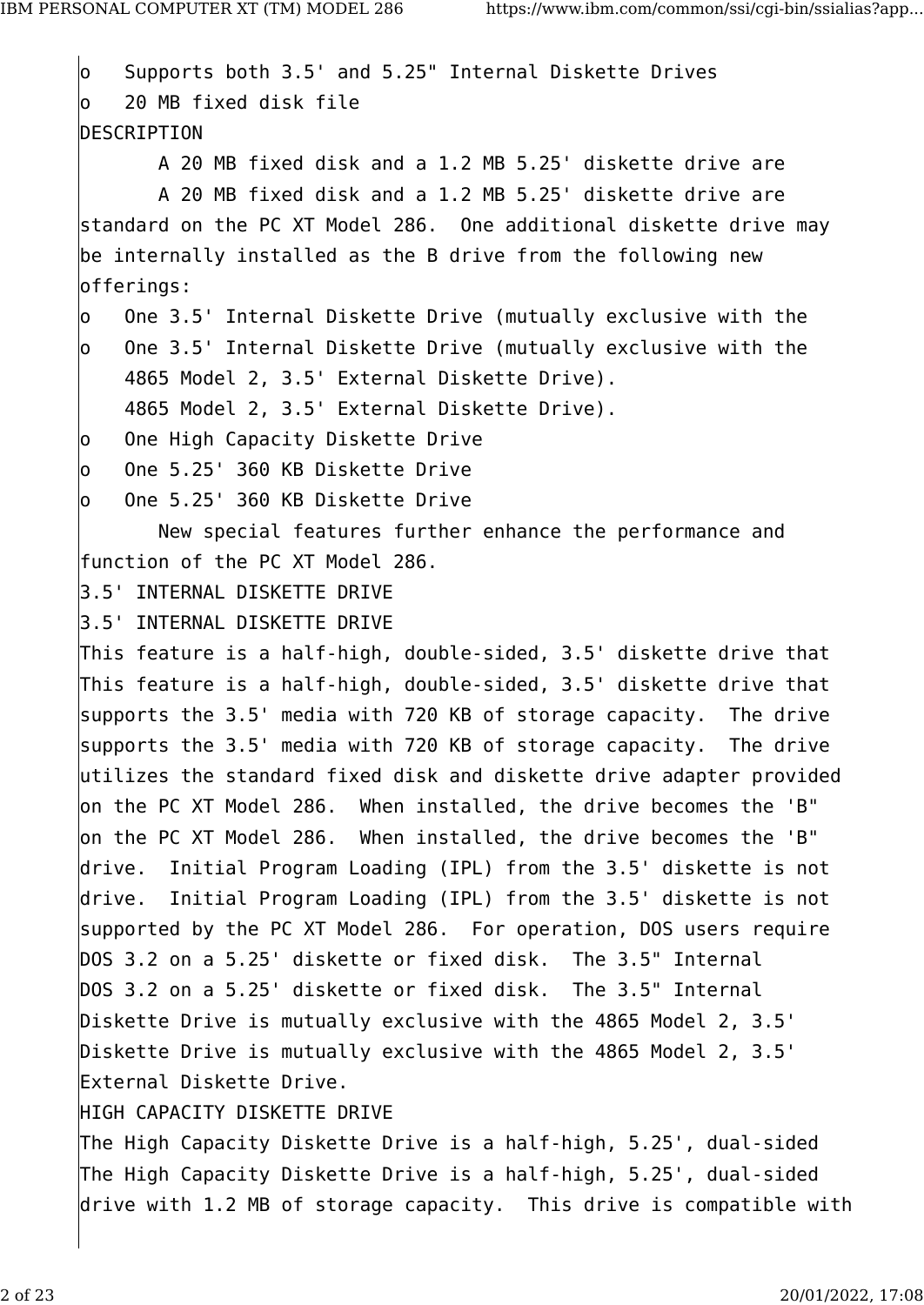the standard drive provided with the PC XT Model 286 in the 'A" the standard drive provided with the PC XT Model 286 in the 'A" position. When installed as the second drive, the High Capacity Diskette Drive becomes the 'B" drive. This drive utilizes the Diskette Drive becomes the 'B" drive. This drive utilizes the standard fixed disk and diskette drive adapter provided on the PC XT Model 286. 5.25' 360 KB DISKETTE DRIVE 5.25' 360 KB DISKETTE DRIVE This half-high, 5.25' diskette drive permits the exchange of This half-high, 5.25' diskette drive permits the exchange of information between the PC XT Model 286 and other members of the IBM PC family. The drive is a dual-sided drive with 360 KB of storage capacity. When installed, the drive becomes the 'B" drive. This capacity. When installed, the drive becomes the 'B" drive. This drive utilizes the standard fixed disk and diskette drive adapter provided on the PC XT Model 286. SYSTEM PERFORMANCE The IBM PC XT Model 286 processor is up to 2.5 times faster internally than the prior PC XT family and up to 20 percent faster than the Personal Computer AT (R) Model 239, depending upon specific applications. SYSTEM COMPARISON 5160 5162 5170 MODEL MODEL MODEL 089 286 339 Microprocessor 8088 80286 80286 4.77 MHz 6 MHz 8 MHz 0 wait- 1 wait state state Standard Planar 640 KB 640 KB 512 KB Memory Maximum Memory 640 KB 12.6 MB 15.5 MB I/O/Slots 0-16 Bit 5-16 Bit 6-16 Bit 8-8 Bit 3-8 Bit 2-8 Bit Clock/Calendar No Yes Yes Power Supply 130 W 157 W 192 W Diskette and Fixed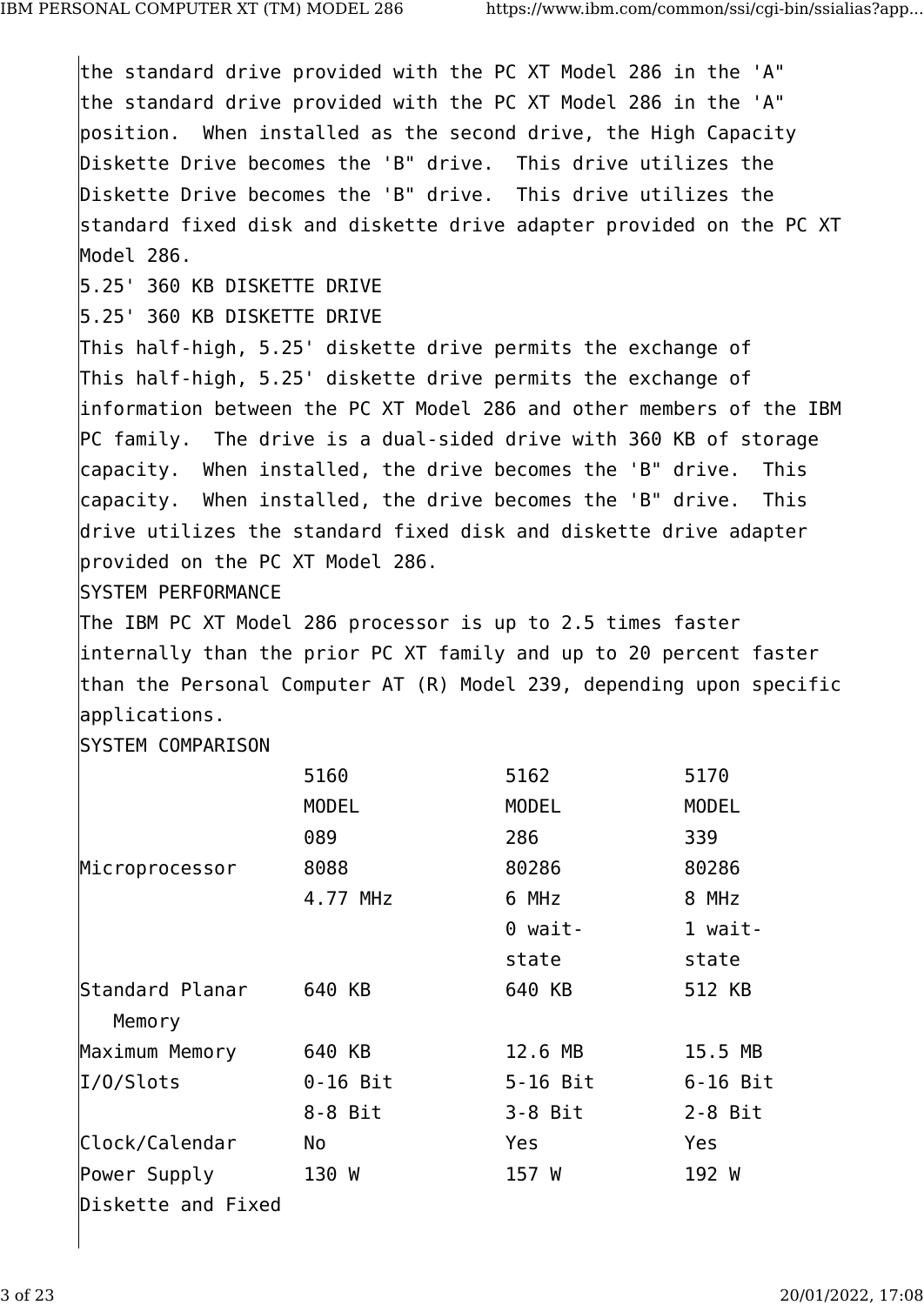| Disk Adapter                                      | 2 Cards | 1 Card                                              | 1 Card                                                         |
|---------------------------------------------------|---------|-----------------------------------------------------|----------------------------------------------------------------|
| Diskette                                          | 360 KB  | 1.2 MB                                              | 1.2 MB                                                         |
|                                                   | (std)   | (std)                                               | (std)                                                          |
|                                                   | 720 KB  | 360 KB                                              | 360 KB                                                         |
|                                                   |         | 720 KB                                              | 720 KB*                                                        |
| Fixed Disk                                        | 20 MB   | 20 MB                                               | 30 MB                                                          |
| Drive                                             | (85ms)  | (85ms)                                              | (40ms)                                                         |
| $\ast$<br>See Product Announcement 186-162, dated |         |                                                     |                                                                |
| September 2, 1986.                                |         |                                                     |                                                                |
| PUBLICATIONS                                      |         |                                                     |                                                                |
|                                                   |         |                                                     | The following publication is shipped with the PC XT Model 286: |
|                                                   |         | ORDER                                               | <b>FEATURE</b>                                                 |
| <b>TITLE</b>                                      |         | NUMBER                                              | <b>CODE</b>                                                    |
| IBM Personal Computer                             |         |                                                     |                                                                |
| XT Model 286 Guide to                             |         |                                                     |                                                                |
| Operations                                        |         | 6280147                                             | 3216                                                           |
|                                                   |         |                                                     | Additional copies are available for a fee by contacting your   |
| marketing representative.                         |         |                                                     |                                                                |
|                                                   |         | The following publications are available for a fee: |                                                                |
|                                                   |         | <b>ORDER</b>                                        | <b>FEATURE</b>                                                 |
| <b>TITLE</b>                                      |         | NUMBER                                              | <b>CODE</b>                                                    |
| IBM Personal Computer XT                          |         |                                                     |                                                                |
| Model 286 Technical                               |         |                                                     |                                                                |
| Reference Manual                                  |         | 68X2210                                             | 3210                                                           |
| TECHNICAL REFERENCE OPTIONS AND ADAPTERS UPDATES  |         |                                                     |                                                                |
|                                                   |         | <b>ORDER</b>                                        | <b>FEATURE</b>                                                 |
| <b>TITLE</b>                                      |         | NUMBER                                              | <b>CODE</b>                                                    |
| Fixed Disk and Diskette                           |         |                                                     |                                                                |
| Drive Adapter                                     |         | 68X2215                                             | 3215                                                           |
| 20 MB Fixed Disk Drive                            |         | 68X2208                                             | 3208                                                           |
| HARDWARE MAINTENANCE LIBRARY                      |         |                                                     |                                                                |
|                                                   |         | ORDER                                               | <b>FEATURE</b>                                                 |
| <b>TITLE</b>                                      |         | <b>NUMBER</b>                                       | <b>CODE</b>                                                    |
| IBM Personal Computer XT                          |         |                                                     |                                                                |
| Type 5162 Supplement for                          |         |                                                     |                                                                |
| the Hardware Maintenance                          |         |                                                     |                                                                |
| Service                                           |         | 68X2211                                             | 3211                                                           |
| IBM Personal Computer XT                          |         |                                                     |                                                                |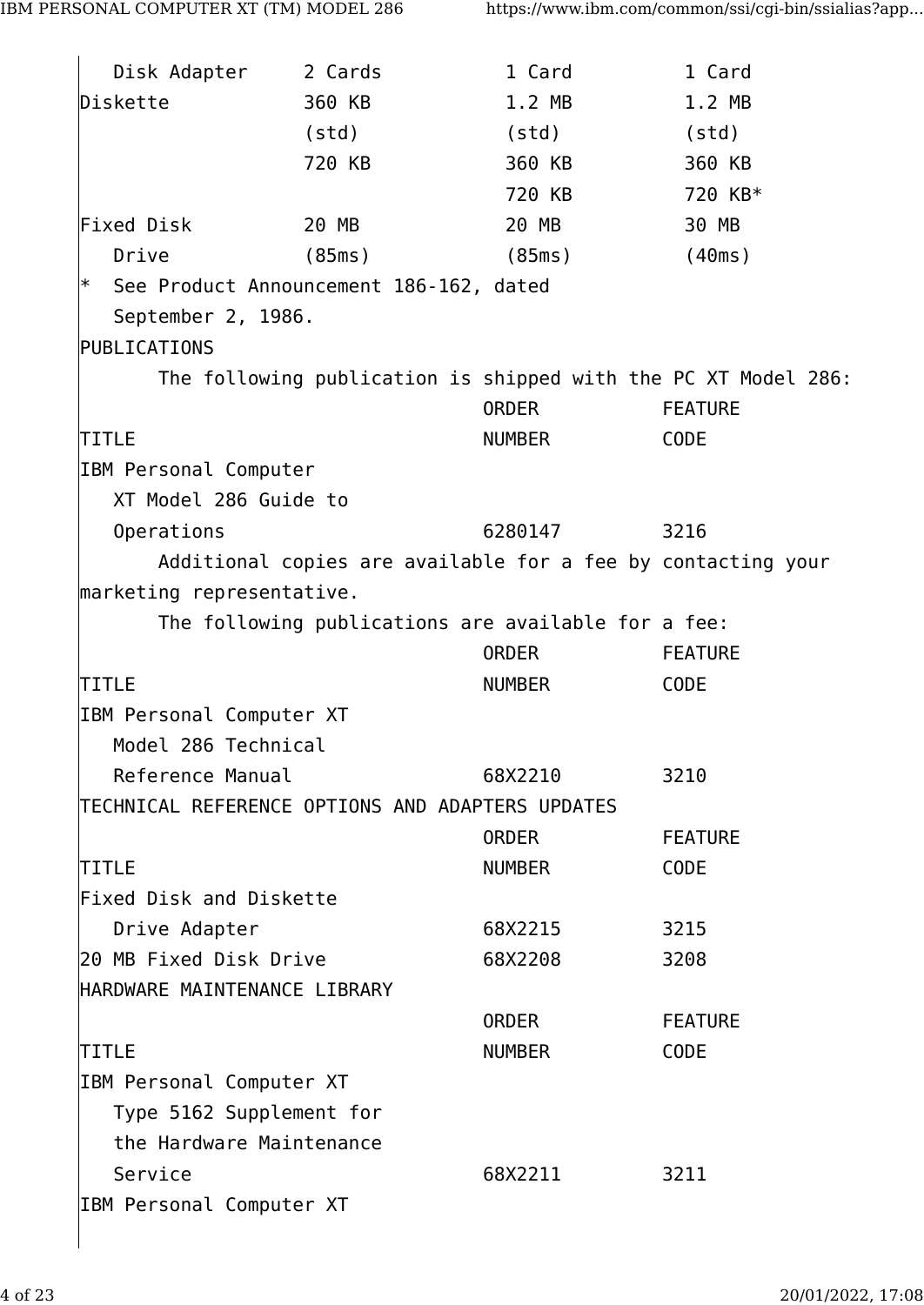Type 5162 Supplement for the Hardware Maintenance Reference\* 68X2212 3212 BASIC Reference Manual Version 3.2 6280075 0075 \* The IBM Token-Ring Network PC Adapter Hardware Maintenance and Service product (6165880) requires an update to operate correctly on the 5162. Contact the IBM Support Center or the National Distribution Division Dealer Support Center for the update. The installation instructions for options contain the instructions to install the option, a warranty, and where appropriate, basic operational instructions. These publications are shipped with the options. The IBM Personal Computer Guide to Operations contains exceptions to the installation instructions for previously announced special features and options. Refer to this publication prior to installing any special features. SLSS is not available for any of the above publications. Publications for purchase are available through the branch office, IBM Authorized PC Dealers, or the Technical Directory by calling 800-IBM-PCTB. Publications may be ordered as feature codes with the PC XT Model 286 machine order or as features of the special ordering vehicle 5150-ZZZ for installed machines. **SCHEDULE** Planned availability is September 2, 1986. TECHNICAL INFORMATION SYSTEM UNIT The IBM PC XT Model 286 provides the following standard functions and characteristics: o 640 KB of memory on the planar o 6 MHz Intel 80286 microprocessor with zero wait-state o Five 16-bit and three 8-bit expansion slots o Time and date clock with battery backup (customer replaceable battery) o One 1.2 MB 5.25' diskette drive (half-high) o One 1.2 MB 5.25' diskette drive (half-high) o One 20 MB/85ms fixed disk  $\vert$ o One fixed disk and diskette drive adapter (occupies one 16-bit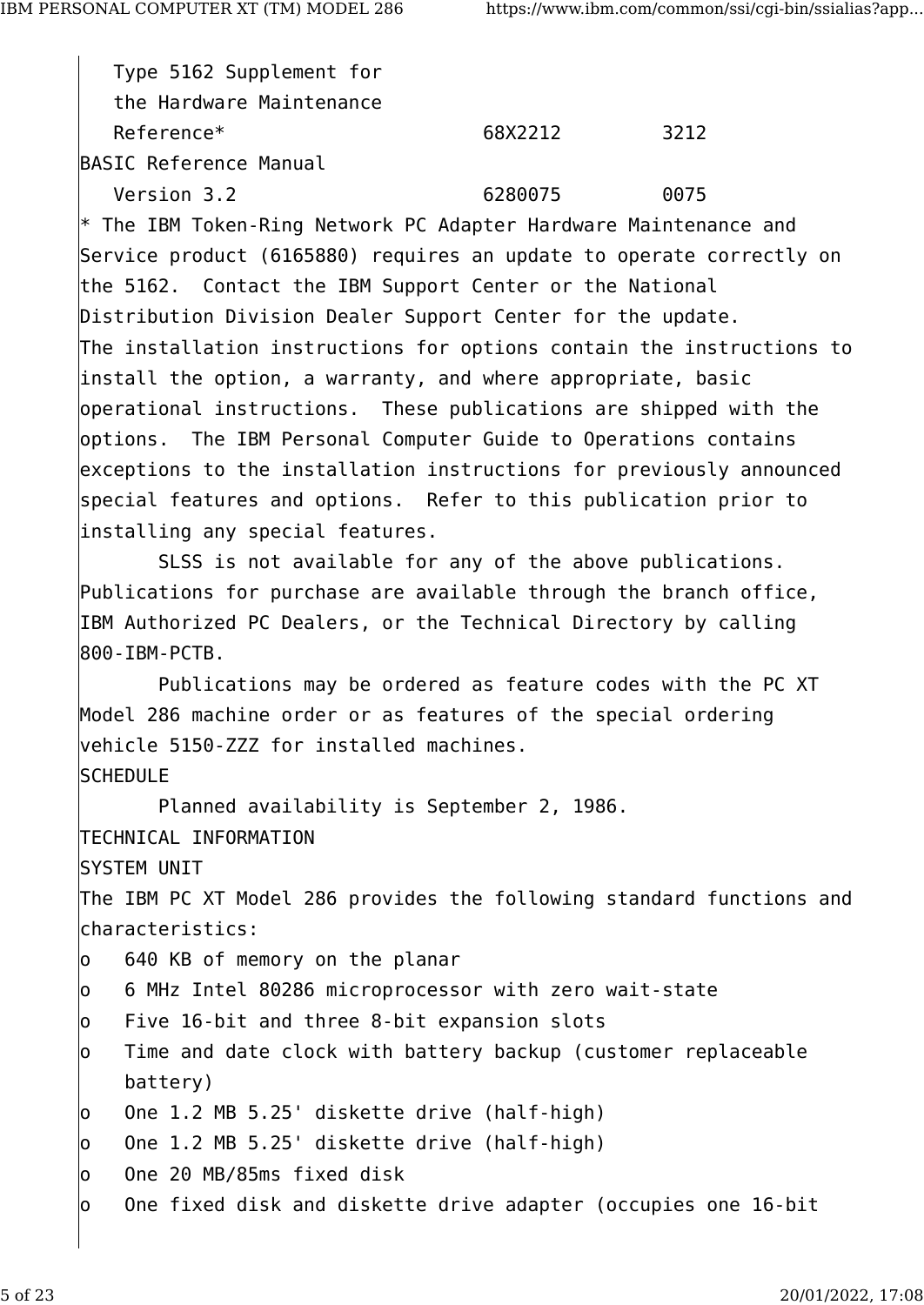```
 expansion slot)
o One serial/parallel adapter (occupies one 16-bit expansion slot)
o Enhanced Personal Computer Keyboard
o Hardware and software compatibility with current IBM PC family
o BASIC language provided
o 157 watt universal power supply (auto-sensing for line frequency
    and voltage)
o One year warranty
o Dimensions:
         Length -- 500mm (19.6')
         Length -- 500mm (19.6')
         Depth -- 410mm (16.1')
        Depth -- 410mm (16.1')
        Height -- 142mm ( 5.5')
        Height -- 142mm ( 5.5')
o Weight:
         12.7Kg (28 lbs)
o Electrical:
        90-137V, 57-63 Hz
         180-265V, 47-53 Hz
o Ambient Air Temperature:
         System on: 15.6-32.2C (60 (degs)-90 (degs) F)
         System off: 10.0-43C (50 (degs)-110 (degs) F)
o Humidity:
         System on: 8-80% RH
         System off: 20-80% RH
o BTU Output:
         824 BTU/hr
o Noise Level: Class 3 (office environment)
o FCC Class: B
o Electrical current leakage: The IBM Personal Computer XT Model
    286 is specifically designed to meet current leakage requirements
    established by the National Fire Protection Code NFPA76B for data
    processing use in hospital environments.
           The electrical current leakage of the PC XT Model 286
    averages 350-450 microamps for the 230 volt range and does not
     exceed 225 microamps for the 115 volt range.
```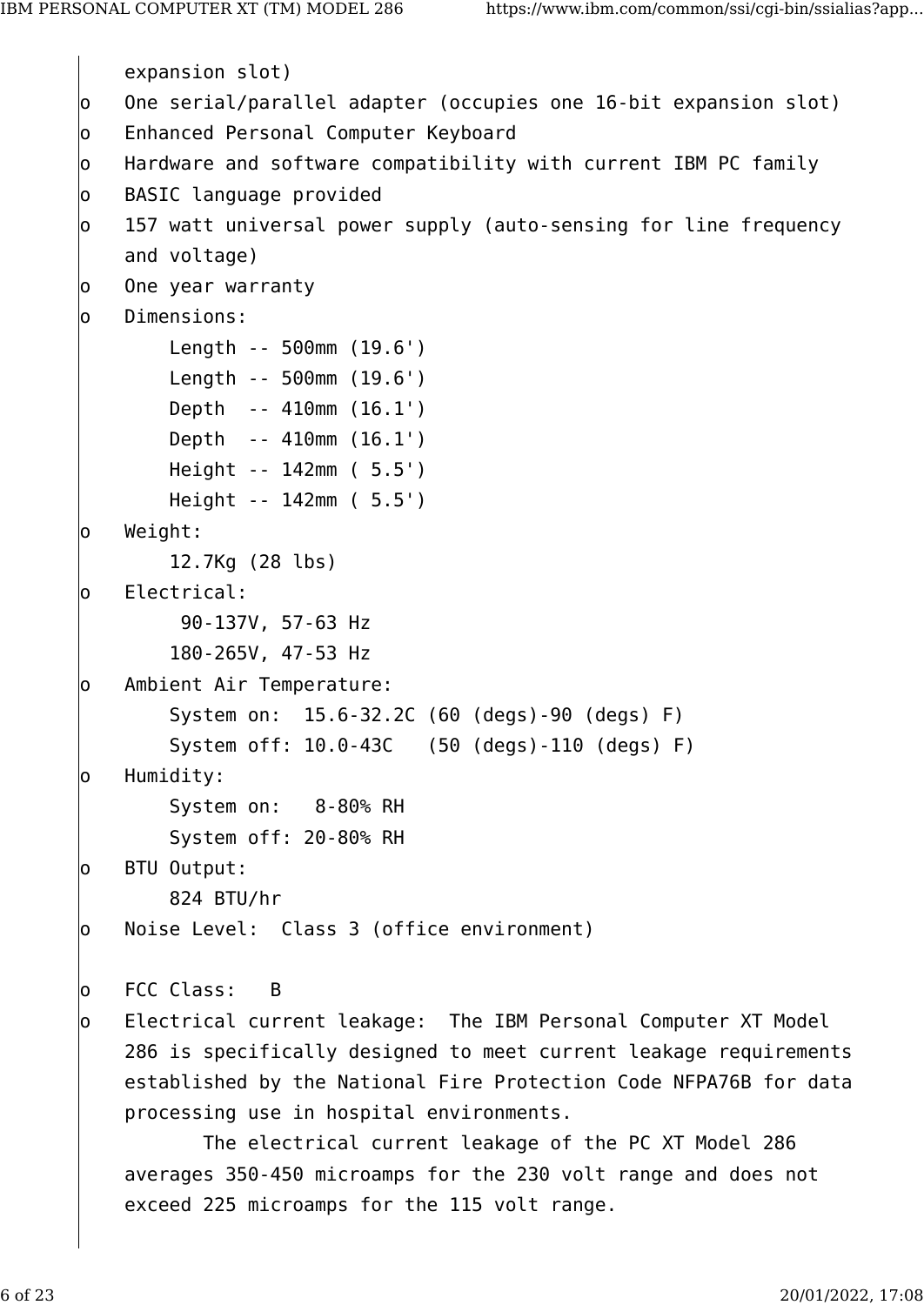Please consult local ordinances, the National Fire Protection and UL codes for specific details on use in the hospital environment. PROGRAMMING REQUIREMENTS: IBM PC DOS users require DOS version 3.2. IBM Personal Computer XENIX (TM) Operating System users require XENIX Version 2.0. XENIX is a trademark of Microsoft, Inc. CURRENT SPECIAL FEATURES The PC XT Model 286 supports most special features associated with the current PC XT and AT (R) families. These features include: o Binary Synchronous Communications Adapter (#1204) o Color/Graphics Monitor Adapter (#4910) o Communications Adapter Cable (#2067) o Data Acquisition and Control Adapter (#1502) o Data Acquisition and Control Adapter Distribution Panel (#1504) o Enhanced Graphics Adapter (#1200) o General Purpose Interface Bus Adapter (#1503) o General Purpose Interface Bus Adapter Cable (#5040) o Graphics Memory Expansion Card (#1201) o Graphics Memory Module Kit (#1203) o Math Co-processor (#0211) o Memory Expansion Adapter (#3395) o Memory Module Kit (#3397) o Monochrome Display and Printer Adapter (#4900) o PC Network Adapter (#0213) o Personal Computer 2400 BPS Modem (#4829) o Prototype Adapter (8-bit) (#1400) o Serial Adapter Cable ( #0217) o Serial Adapter Connector (#0242) o Serial/Parallel Adapter (#0215) o SDLC Communications Adapter (#1205) o 3278/3279 Emulation Adapter (#5050) o Enhanced 5250 Emulation Version 2.1 Installation Convenience Kit (#2870) o 512 KB/2 MB Memory Expansion Option (#3343) o 512 KB Memory Module Kit (#3339) o Keylock (#3177) o Token Ring Network PC Adapter (#3391)(1)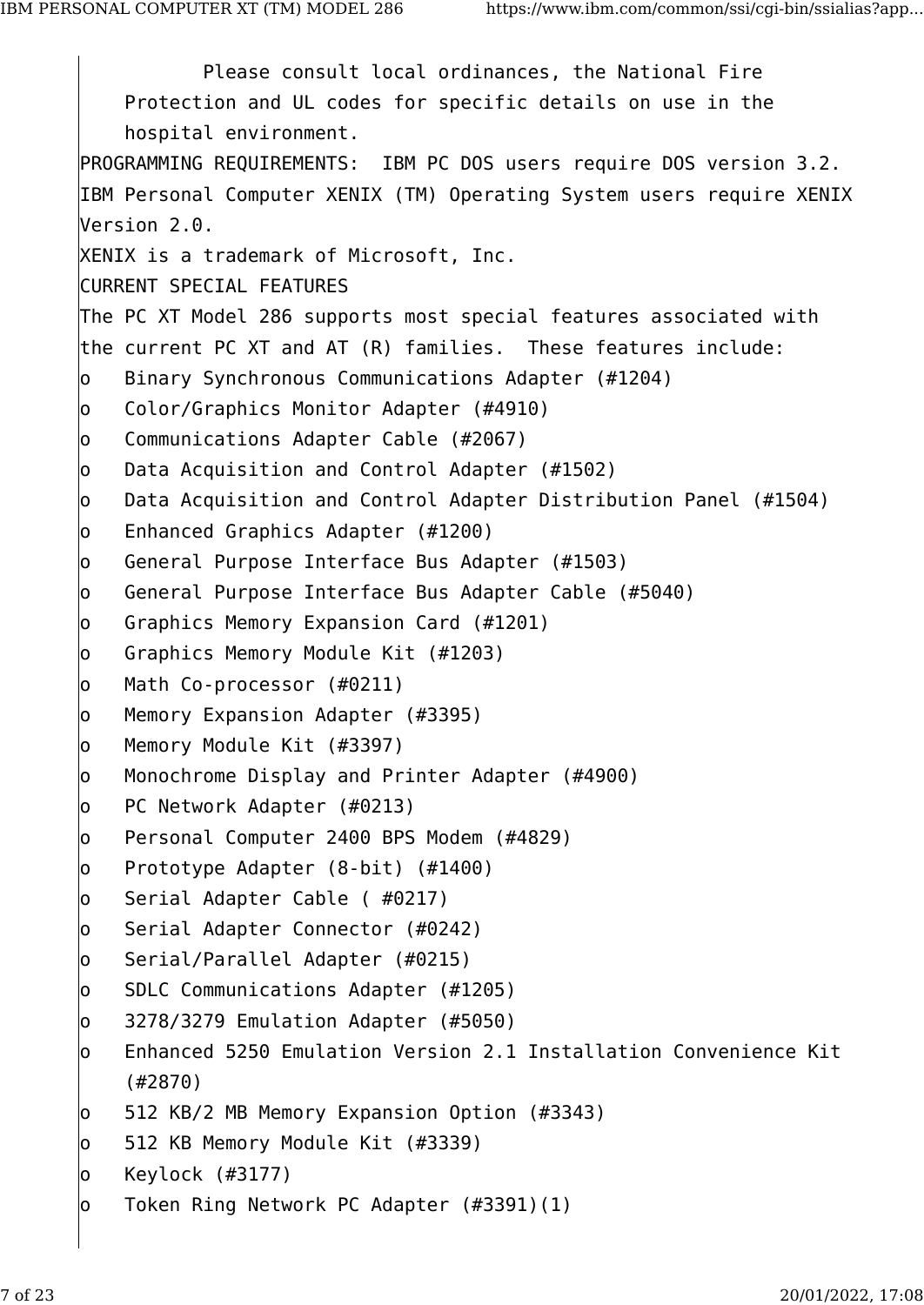- o Token Ring Network PC Adapter Cable (#3390)
- o Token Ring Network PC Adapter II (#5063)(1)
- o IBM Personal Computer 1200 bps Modem (#4805)
- o ROLM Juniper II (Business Communications Adapter #46614)(2)
- o Voice Communication Option (#4771)
- o Personal Telephone Manager Adapter (#8982)
- o 5364 Driver Card (#4548)(3)
- o PC Network Short Distance Kit (#0231)
- o PC Network Medium Distance Kit (#0232)
- o PC Network Long Distance Kit (#0233)
- o PC Network Cabling Segment -- 25 Foot (#0234)
- o PC Network Cabling Segment -- 50 Foot (#0235)
- o PC Network Cabling Segment -- 100 Foot (#0236)
- o PC Network Cabling Segment -- 200 Foot (#0237)
- o Enhanced Display Station Emulation Adapter Kit (#2871)
- o 6157 Tape Attachment (#4156)
- (1) These features require an update to the Adapter Handler Program to operate on the 5162. PTF #UR17210 is available from the IBM Support Center and the NDD Dealer Support Centers.
- (2) For information concerning ROLM products, contact your local ROLM dealer or call 800-321-ROLM.
- (3) The 5364 attachment code provided with System/36 SSP (5727-SS6) Release 4 requires PTF #04489 to be installed in the directly attached PC. Without this PTF, false hardware errors may occur.

INPUT/OUTPUT DEVICES SUPPORTED

```
o Communications:
```

```
 5178 Model 1 Network Translator Unit
         5841 Model 1 Modem (1200 bps stand-alone)
         5842 Model 1 2400 BPS Modem
o Displays:
         5151 Model 1 Monochrome Display
         5153 Model 1 Color Display
         5154 Model 1 Enhanced Color Display
o Printers:
         3812 Model 1 Page Printer
         3852 Model 2 Color Jetprinter
```
4201 Model 1 Proprinter (TM)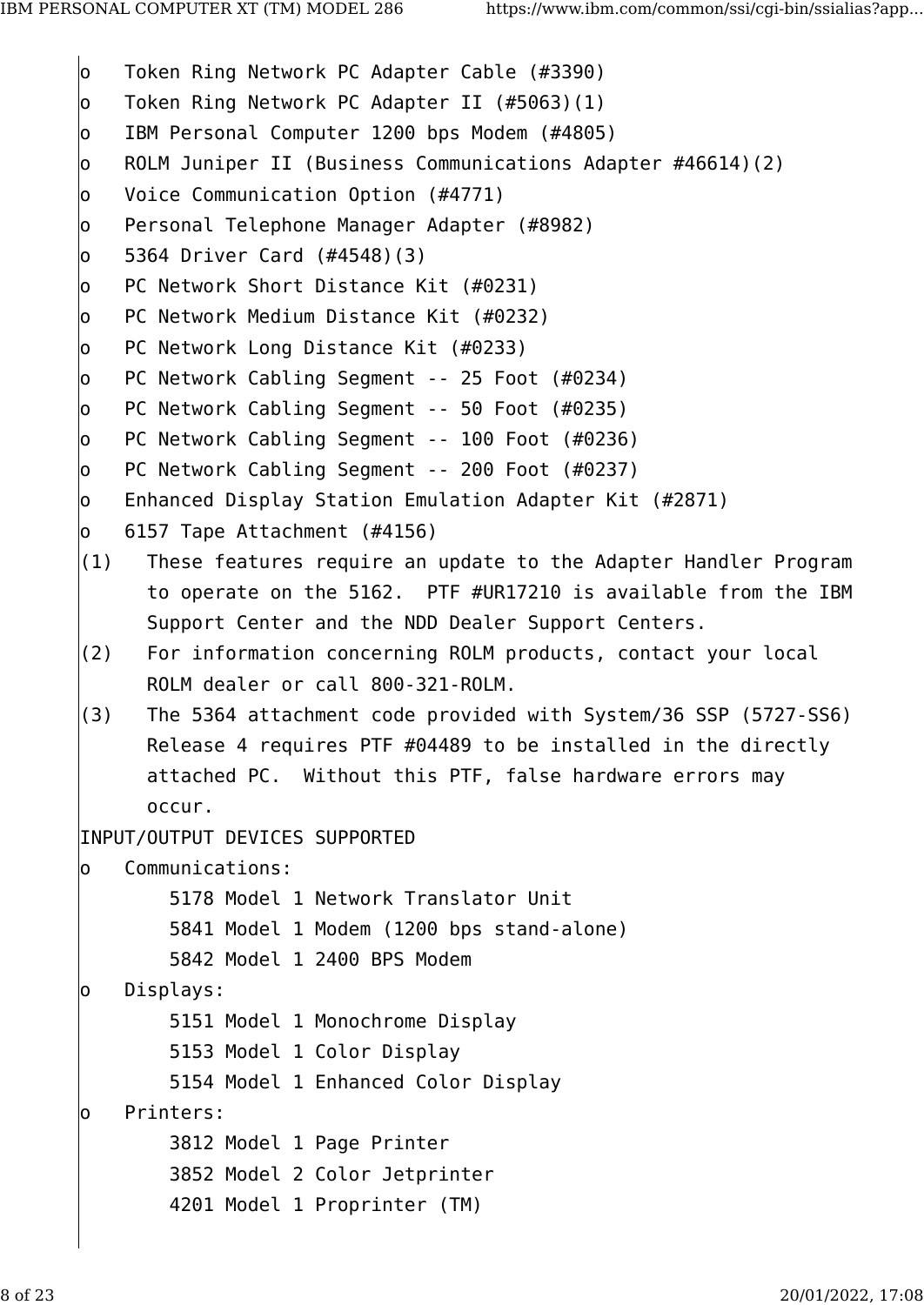4202 Model 1 Proprinter XL 5152 Model 2 Graphics Printer (withdrawn from marketing) 5201 Model 1, Model 2 Quietwriter 5216 Model 1 Wheelprinter 5223 Model 1 Wheelprinter E 6180 Model 1 Color Plotter 7372 Model 1 Color Plotter 7374 Model 1 Color Plotter 7375 Model 2 Color Plotter o Direct Access Storage Devices: 4865 Model 2 3.5' External Diskette Drive (mutually exclusive 4865 Model 2 3.5' External Diskette Drive (mutually exclusive with F/C 0357 -- 3.5' Internal Diskette Drive). with F/C 0357 -- 3.5' Internal Diskette Drive). o Other 6157 Streaming Tape Drive COMPATIBILITY: The PC XT Model 286 is compatible with most hardware and software currently supported by the PC XT and AT. See Attachment A with this letter for a detailed list of compatible software. PREREQUISITES: The PC XT Model 286 requires an IBM display (5151, 5153, 5154) or equivalent and an appropriate display adapter. LIMITATIONS: The 5161 Expansion Unit is not supported by the PC XT Model 286. PLANNING INFORMATION CUSTOMER RESPONSIBILITIES: The PC XT Model 286 is designated as customer setup. Installation instructions are included with the system and features. CSU allowance is one day. CABLE ORDERS: Required cabling is included in the Special Feature listings in the 5162 Sales Manual pages. INSTALLABILITY: Following the installation instructions, the user attaches the keyboard and peripherals and installs any special features. Power is then turned on and Setup is run as instructed on the screen. PROBLEM DETERMINATION: If a failure is found during power-on, an instruction will appear on the screen. If the test is successfully completed, the system attempts to load an operating system from the 'A" drive. If an operating system is not found, the system attempts 'A" drive. If an operating system is not found, the system attempts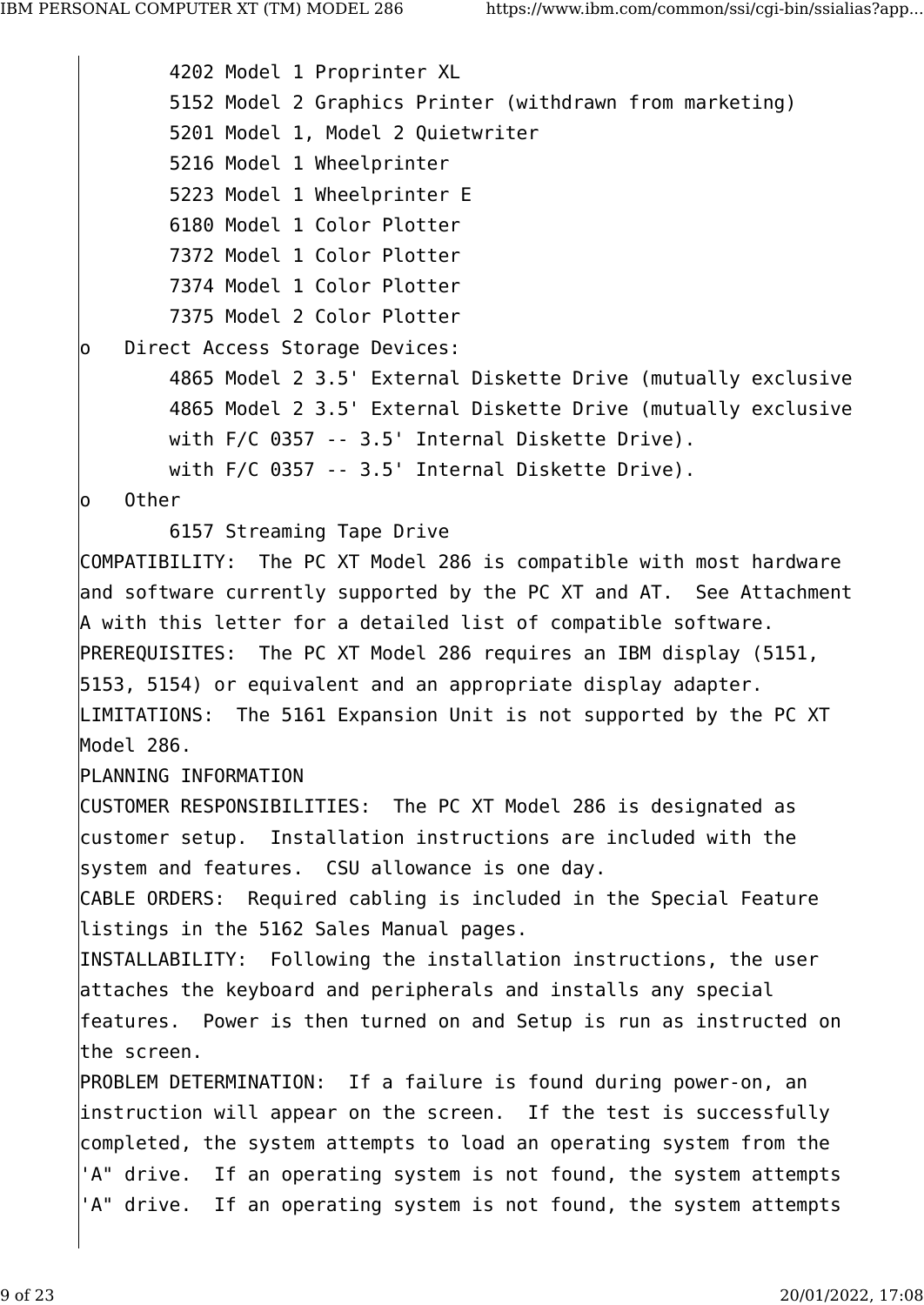to load one from the 'C" fixed disk drive. If not found there, BASIC to load one from the 'C" fixed disk drive. If not found there, BASIC interpreter is made ready, identified on the screen, and the system is ready for use. PACKAGING: The IBM PC XT Model 286 will be packaged in two separate cartons: o The system unit carton (P/N 68X4286) contains the system unit. o The ship group carton (P/N 62X1086) contains: - Welcome Package -- Letter of thanks -- Customer questionnaire Guide to Operations Manual with Customer Diagnostic Diskette System Unit power cord - Enhanced Personal Computer Keyboard and cable - Keyboard Template Kit The 3.5' Internal Diskette Drive will be packaged with a The 3.5' Internal Diskette Drive will be packaged with a special device driver diskette, a conversion package and installation instructions. All other special features are packaged in the conventional manner. SECURITY, AUDITABILITY, AND CONTROL User management is responsible for evaluation, selection, and implementation of security features, administrative procedures, and appropriate controls in application systems and communications facilities. If sensitive data is sent over external communication facilities, the user may wish to utilize cryptography. TERMS AND CONDITIONS VOLUME PURCHASE DISCOUNT: Volume purchasing is available under the Volume Procurement Amendment (VPA) to Agreement for Purchase of IBM Machines. The IBM PC XT 5162 Model 286 is included in Category A of the VPA Workstations Exhibit (32WS-9), Category A of the Qualified Educational Institutions/Hospitals Exhibit (515E-34), and Category A of the IBM Personal Computer Exhibit (5150-18 or later). The quantity of IBM 5162 machines may be combined with quantities of other machines in the same Categories of the Exhibit, to determine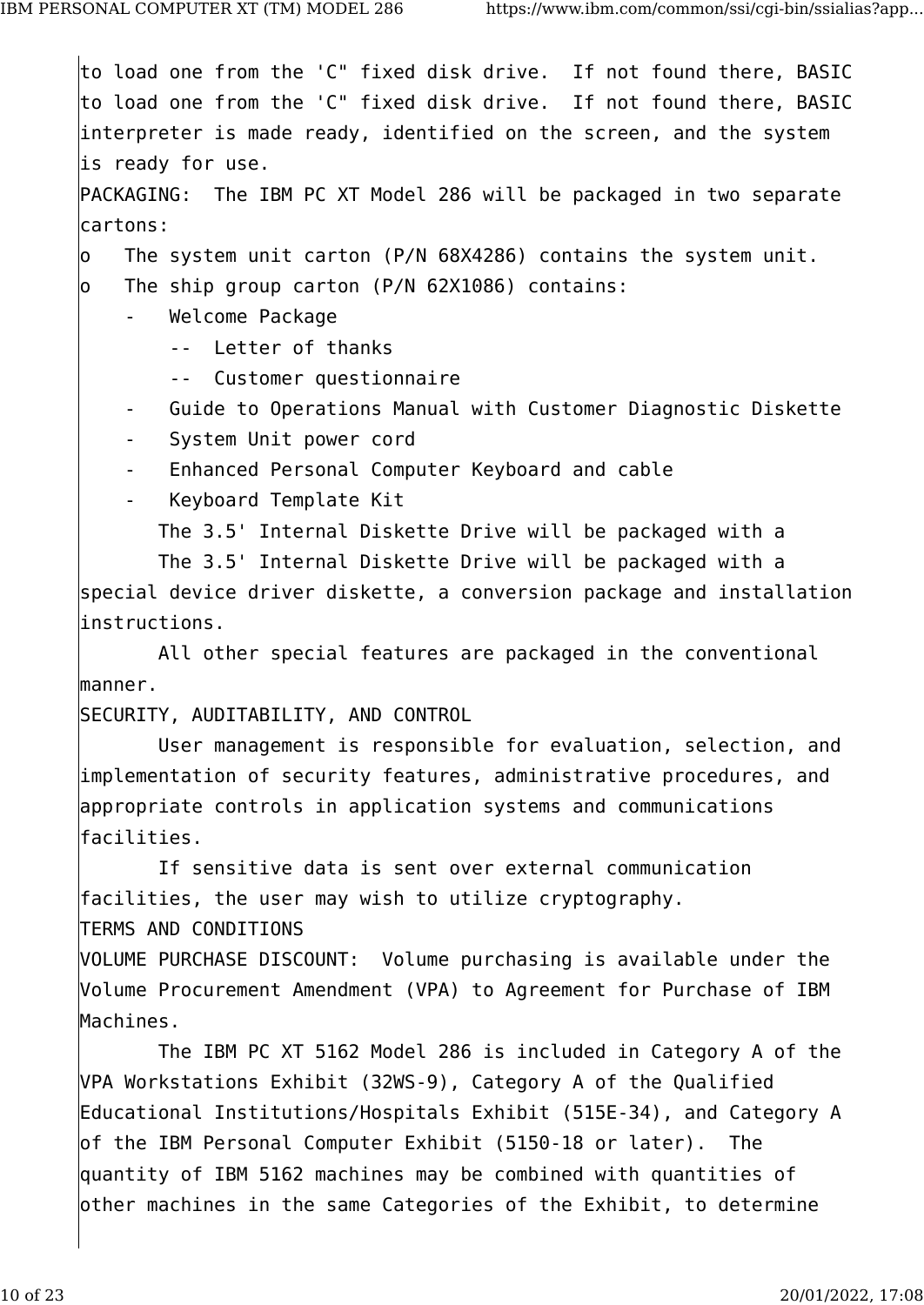the applicable discount. For further information regarding volume orders, contact your IBM marketing representative. CUSTOMER FULFILLMENT OPTION (CFO): The PC XT Model 286 is eligible for CFO. IBM CREDIT CORPORATION FINANCING: Term leases and installment payment plans are available. ELIGIBLE MACHINE UNDER ALTERNATIVE CERTIFICATION FOR IBM MACHINES: Eligible Machine under Alternative Certification for IBM Machines: No. WARRANTY PERIOD: One year for the IBM PC XT 5162 Model 286, the high capacity Diskette Drive, the 5.25' 360 KB Diskette Drive, and the capacity Diskette Drive, the 5.25' 360 KB Diskette Drive, and the 3.5' Internal Diskette Drive. 3.5' Internal Diskette Drive. WARRANTY SERVICE: Customer Carry-In Repair (CCR) WARRANTY OPTIONS: IBM On-Site Repair (IOR) IBM MAINTENANCE AGREEMENT: o Types of Service - IBM On-Site Repair (IOR) Customer Carry-In Repair (CCR) VOLUME MAINTENANCE AMENDMENT APPLIES:: Yes PRODUCT AVAILABILITY STATUS: New product available CUSTOMER SETUP: Yes, CSU allowance is one day. IBM set up is available at the applicable IBM hourly service rates and minimum charges. EDUCATIONAL ALLOWANCE: A 20% educational allowance is available to qualifying institutions in accordance with the Educational Allowance Amendment. The educational allowance is not additive to any other discount or allowance. MACHINE GROUP: A. IBM HOURLY SERVICE RATE CLASSIFICATION: 2 CHARGES MACHINE PURCHASE DESCRIPTION TYPE MODEL PRICE System/Unit Keyboard 5162 286 \$3,995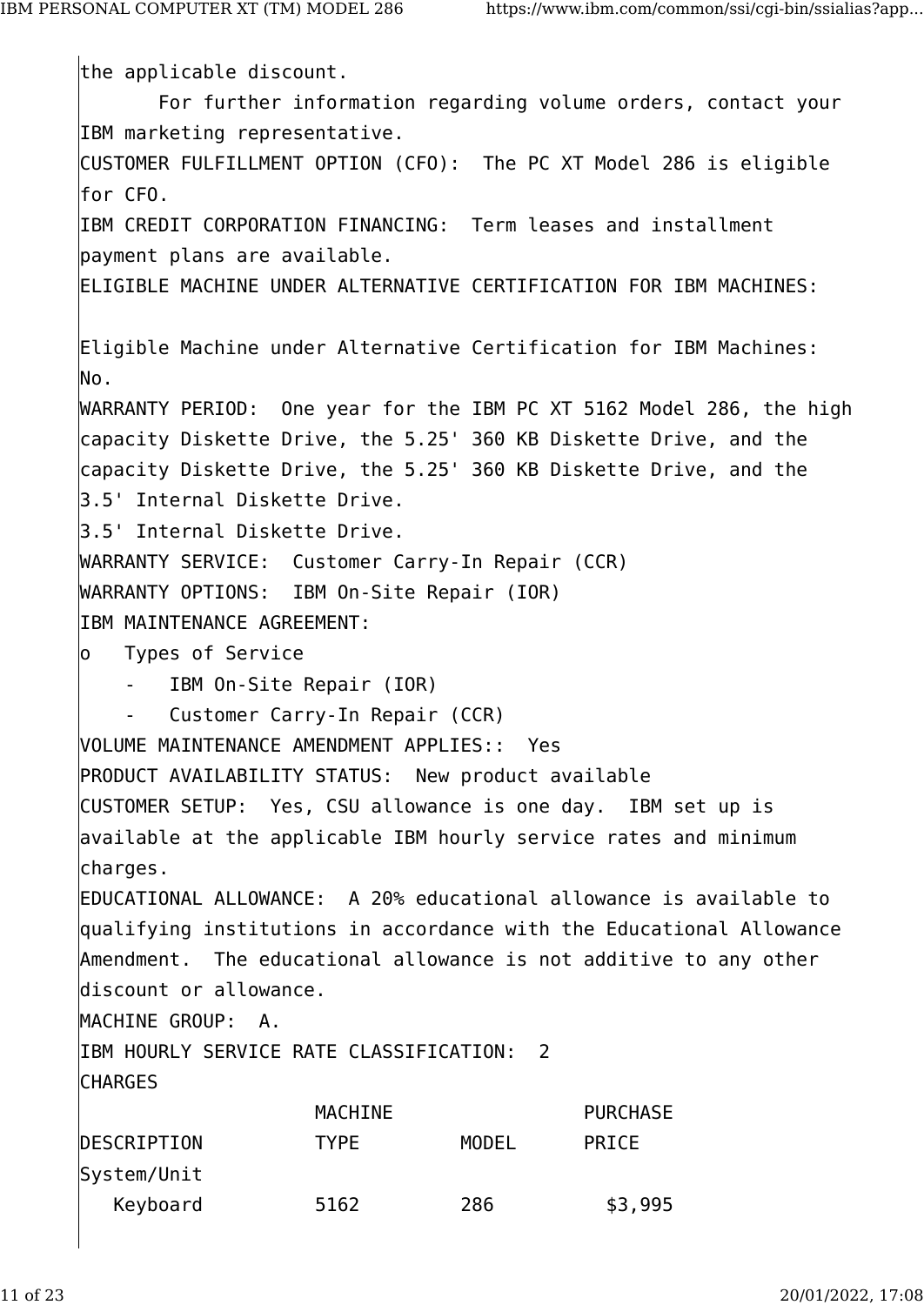| <b>SPECIAL</b>                                                       |       | <b>PART</b>        |       | FEATURE         | <b>PURCHASE</b> |                                                                      |
|----------------------------------------------------------------------|-------|--------------------|-------|-----------------|-----------------|----------------------------------------------------------------------|
| <b>FEATURE</b>                                                       |       | <b>NUMBER</b>      |       | <b>CODE</b>     | PRICE           |                                                                      |
| 3.5' Internal                                                        |       |                    |       |                 |                 |                                                                      |
| 3.5' Internal                                                        |       |                    |       |                 |                 |                                                                      |
| Diskette Drive 6450357                                               |       |                    |       | 0357            | \$190           |                                                                      |
| High Capacity                                                        |       |                    |       |                 |                 |                                                                      |
| Diskette Drive 6450359                                               |       |                    |       | 0359            | 275             |                                                                      |
| 5.25' 360 KB                                                         |       |                    |       |                 |                 |                                                                      |
| 5.25' 360 KB                                                         |       |                    |       |                 |                 |                                                                      |
| Diskette Drive 6450360                                               |       |                    |       | 0360            | 225             |                                                                      |
| ANNUAL MINIMUM MAINTENANCE CHARGES:                                  |       |                    |       |                 |                 |                                                                      |
|                                                                      |       |                    |       |                 |                 | <b>CUSTOMER</b>                                                      |
|                                                                      |       |                    |       | IBM ON-SITE     |                 | <b>CARRY-IN</b>                                                      |
| MACHINE                                                              | MODEL |                    |       | REPAIR (IOR)    |                 | REPAIR (CCR)                                                         |
| 5162                                                                 | 286   |                    | \$336 |                 |                 | \$240                                                                |
| MINIMUM WARRANTY OPTION CHARGES:                                     |       |                    |       |                 |                 |                                                                      |
|                                                                      |       |                    |       | IBM ON-SITE     |                 |                                                                      |
| MACHINE                                                              | MODEL |                    |       | REPAIR (IOR)    |                 |                                                                      |
| 5162                                                                 | 286   |                    | \$96  |                 |                 |                                                                      |
| <b>ACCESSORIES:</b>                                                  |       |                    |       |                 |                 |                                                                      |
|                                                                      |       | <b>PART</b>        |       | <b>PURCHASE</b> |                 |                                                                      |
| DESCRIPTION                                                          |       | <b>NUMBER</b>      |       | PRICE           |                 |                                                                      |
| Battery                                                              |       | 72X8498     \$8.95 |       |                 |                 |                                                                      |
|                                                                      |       |                    |       |                 |                 | Accessories can be ordered through the National Distribution         |
| Division (NDD), Dayton, NJ, using the appropriate part number, or by |       |                    |       |                 |                 |                                                                      |
| calling IBM Direct, 800-426-2468.                                    |       |                    |       |                 |                 |                                                                      |
| --- NOTICE TO CUSTOMERS --- NOTICE TO CUSTOMERS ---                  |       |                    |       |                 |                 |                                                                      |
| September 2, 1986                                                    |       |                    |       |                 |                 |                                                                      |
| VOLUME PROCUREMENT AMENDMENT EXHIBITS FOR IBM PERSONAL COMPUTERS     |       |                    |       |                 |                 |                                                                      |
| <b>REVISED</b>                                                       |       |                    |       |                 |                 |                                                                      |
|                                                                      |       |                    |       |                 |                 | Today, IBM announced modifications to the exhibits used with         |
| the Volume Procurement Amendment (VPA) for IBM Workstations and VPA  |       |                    |       |                 |                 |                                                                      |
|                                                                      |       |                    |       |                 |                 | for Qualified Educational Institutions/Hospitals. Revisions to these |

exhibits involve the addition of the IBM PC XT (TM) 5162 Model 286 in Category A effective immediately.

For customers with either a 32WS or 515E Exhibit in effect, the attached VPA Exhibits (32WS-9 or 515E-34) automatically supersede your present VPA Exhibit. Customers with a VPA Exhibit (5150-18 or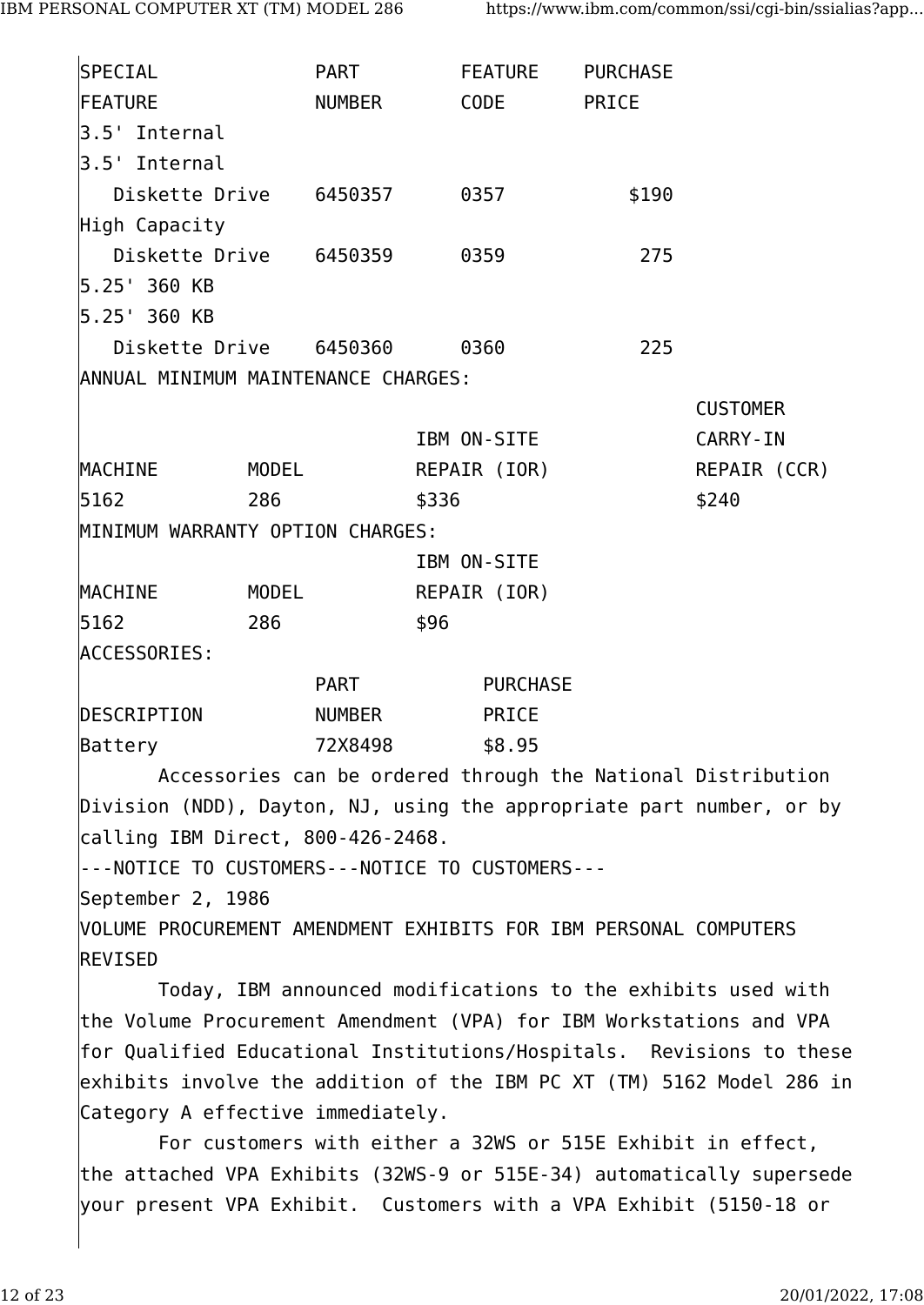later) may order a 5162 in Category A. You should refer to this revised Exhibit when placing orders for the Category A machines under your VPA.

Customers with an existing IBM Personal Computer VPA in effect with a commitment in Category A may order the IBM PC XT (5162) Model 286 either as additional quantities to, or as direct substitutes for, the other machines listed in Category A, subject to availability.

If sufficient additional quantities are ordered to qualify for a greater discount, a Supplement for Additional Quantities must be signed, and all machines shipped on and after the date the signed supplement is received by IBM, and prior to expiration of the contract period, will receive the greater discount.

If you have any questions regarding this notification, please contact your IBM marketing representative.

ATTACHMENT A

### SOFTWARE COMPATIBILITY

The following software products have been tested for compatibility on the IBM Personal Computer XT (TM) 5162 Model 286 with DOS 3.2, and determined to operate substantially as described in their program documentation.

|                                        |                | 5.25'           | 3.5"            |
|----------------------------------------|----------------|-----------------|-----------------|
|                                        |                | 5.25'           | 3.5"            |
| TYPE/NAME                              | <b>VERSION</b> | <b>DISKETTE</b> | <b>DISKETTE</b> |
| <b>OPERATING SYSTEMS:</b>              |                |                 |                 |
| DOS/BASICA/BASIC                       | 3.20           | 6280057         | 6280058         |
| $ XENIX$ (TM) (Microsoft Corp)(1),(10) |                |                 |                 |
|                                        | 2.00           | 59X9932         |                 |
| LANGUAGES:                             |                |                 |                 |
| <b>APL</b>                             | 1.00           | 6024077         |                 |
| BASIC Compiler/Runtime                 | 2.01           | 6024216         | 6280078         |
| COBOL Compiler/Runtime                 | 1.00           | 6024011         |                 |
| FORTRAN Compiler                       | 2.00           | 6024127         |                 |
| Macro Assembler                        | 2.00           | 6024193         | 6280077         |
| Pascal Compiler                        | 2.01           | 6024128         |                 |
| Professional FORTRAN                   | 1.00           | 6024200         |                 |
| C Compiler                             | 1.00           | 6280072         | 6280081         |
| IBM PC Sort                            | 1.00           | 6024138         |                 |
| COMMUNICATIONS:                        |                |                 |                 |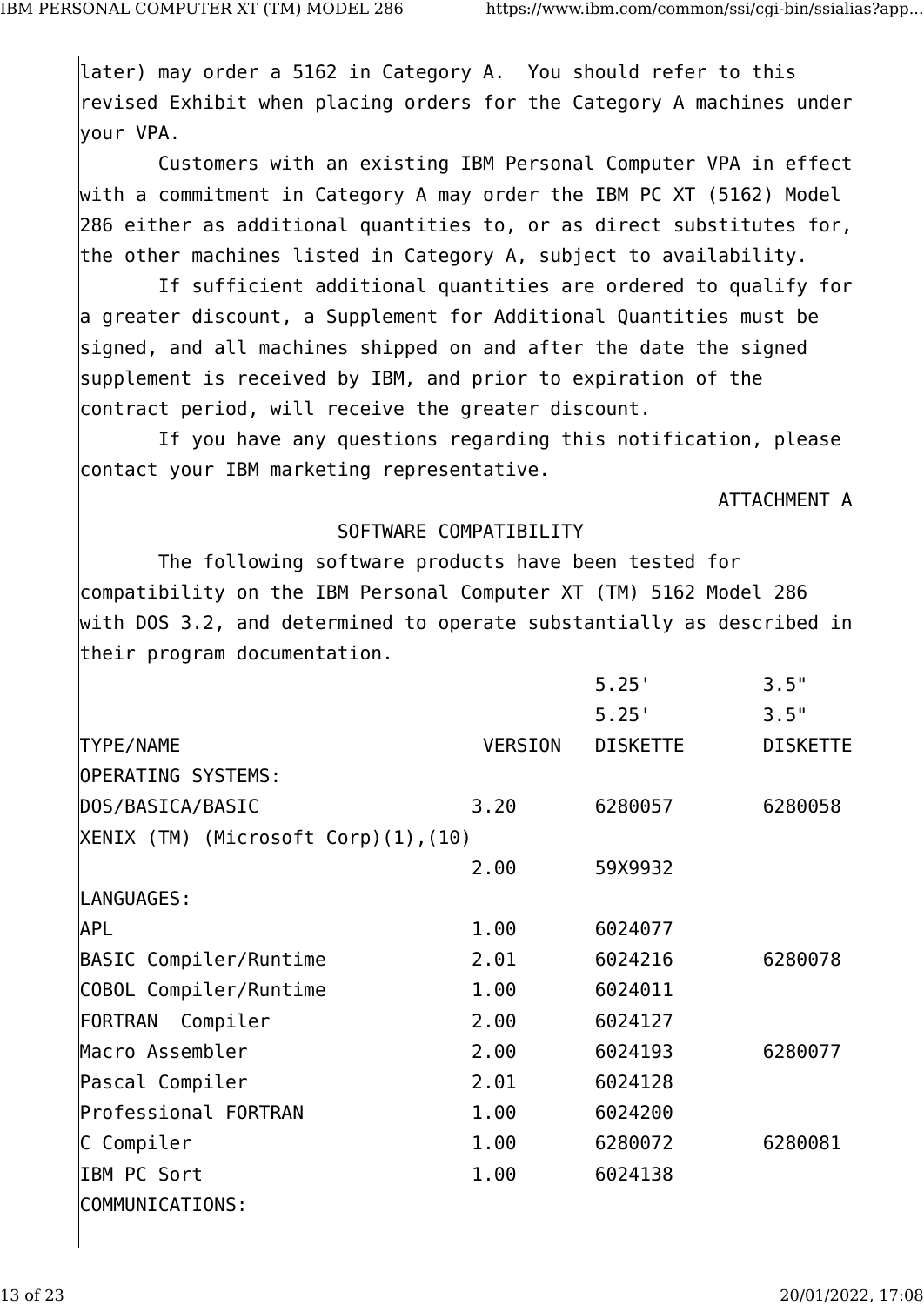| 3101 Emulation                   | 1.01 | 6024042  |         |
|----------------------------------|------|----------|---------|
| Asynchronous Communications      | 2.00 | 6024032  |         |
| Bisync 3270 Emulation            | 1.01 | 6024037  |         |
| PC LAN Program                   | 1.12 | 6280083  |         |
| PC 3270 Emulation Program        | 2.01 | 59X9951  |         |
| SNA 3270 Emulation/RJE           | 1.01 | 6024036  |         |
| PC Displaycom BSC                | 1.10 | 6024210  |         |
| Mainframe Communication          |      |          |         |
| Assistant                        | 1.05 | 6024451  | 6024452 |
| PC Network Analysis Program      | 1.01 | 6489762  |         |
| PC 3270 Emulation PGM            |      |          |         |
| Entry Level                      | 1.00 | 59X9904  |         |
| Voice-Activated Keyboard Utility | 1.00 | 6280742  |         |
| Augmented Phone Services         | 1.00 | 6280740  |         |
| Telephone Access to              |      |          |         |
| Office Systems                   | 1.10 | 6467039  |         |
| Token-Ring Interconnect          |      |          |         |
| Program                          | 1.00 | 6467036  |         |
| Token-Ring Network               |      |          |         |
| NETBIOS (TM)(2)                  | 1.00 | 6467037  |         |
| Local Area Network Print Manager | 1.00 | 6317042  |         |
| APPC/PC Program to Program       | 1.00 | 6467038  |         |
| Personal Telephone Manager       | 1.10 | 8501870  |         |
| Enhanced 5250 Emulation Program  | 2.10 | 6386354  |         |
| PC Support/36 (5360/5362)        | 4.00 | 5727-WS1 |         |
| PC Support/36 Workstation        |      |          |         |
| Feature (6248)                   | 4.00 | 5727-WS1 |         |
| PC Support/36 Expansion          |      |          |         |
| Feature $(6143)$                 | 4.00 | 5727-WS1 |         |
| PC Support/36 (5364)             | 4.00 | 5727-WS6 |         |
| PC Support/36 Workstation        |      |          |         |
| Feature (6181)                   | 4.00 | 5727-WS6 |         |
| PC Support/36 Expansion          |      |          |         |
| Feature (6142)                   | 4.00 | 5727-WS6 |         |
| PC Support/38(3)                 | 7.00 | 5714-PC1 |         |
| PC Support/38 Expansion          |      |          |         |
| Feature $(6550)$                 | 7.00 | 5714-PC1 |         |
| 3278 Emulation via IBM PC        |      |          |         |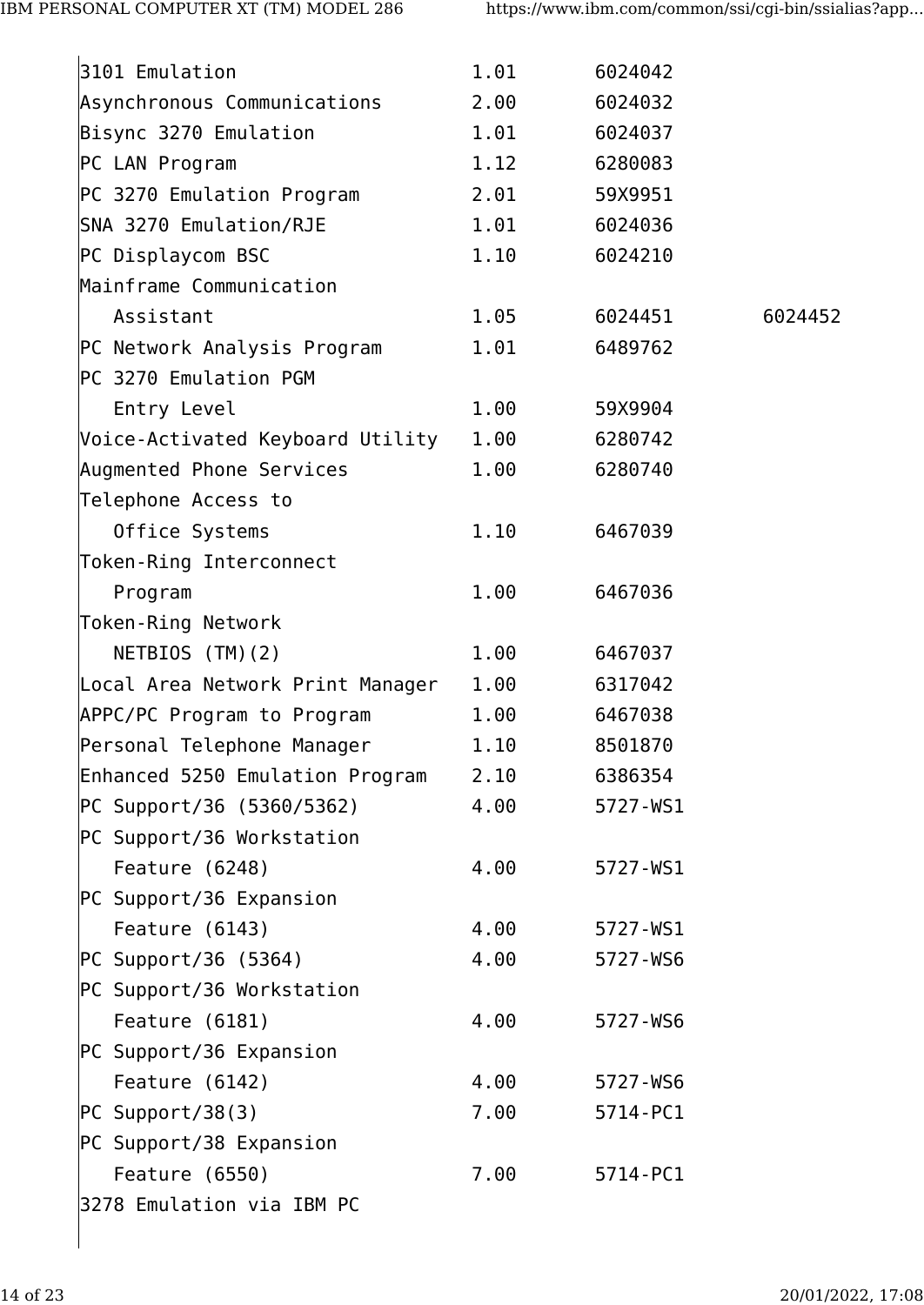| $(5360/5362)$ $(6080)$                | 1.00 | 5727-EP1 |
|---------------------------------------|------|----------|
| 3278 Emulation via IBM PC             |      |          |
| $(5364)$ $(6091)$                     | 1.00 | 5727-EP6 |
| 5364 System Support Program           | 4.00 | 5727-SS6 |
| PROFS (TM) PC Support Facility        | 2.00 | 5664-309 |
| Personal Services/PC                  | 1.04 | 6403826  |
| ROLM (TM) Juniper II --               |      |          |
| Personal Communication                |      |          |
| Software and Terminal                 |      |          |
| Emulation(13)                         | 1.10 | 8501379  |
| <b>BUSINESS PRODUCTIVITY:</b>         |      |          |
| EZ-VU Runtime Facility (ISPF/PC) 2.00 |      | 6317025  |
| EZ-VU Development Facility            |      |          |
| (ISPF/PC)                             | 2.00 | 6317026  |
| EZ-VU (ISPF/PDF) Editor               | 1.00 | 6466974  |
| CSP/App Generation (EX-PREP)          | 1.10 | 6317011  |
| CSP/App Execution (EZ-RUN)            | 1.10 | 6317010  |
| Doctor's Office Manager II            | 1.00 | 6467035  |
| IBM Business Management Series:       | 1.00 |          |
| General Ledger                        |      | 6410950  |
| Accounts Receivable                   |      | 6410952  |
| Accounts Payable                      |      | 6410951  |
| Inventory Accounting                  |      | 6410955  |
|                                       |      |          |
| Order Entry & Invoicing               |      | 6410954  |
| Payroll Edition                       |      | 6410953  |
| Financial Extensions(4)               |      | 6410957  |
| Accounting Extensions(4)              |      | 6410958  |
| LAN Access Edition                    |      | 6410965  |
| IBM Business Adviser:                 | 1.00 |          |
| General Accounting Edition            |      | 6466988  |
| Accounts Payable Edition              |      | 6466989  |
| Accounts Receivable Edition           |      | 6466990  |
| Payroll Edition                       |      | 6466991  |
| Network Extension Edition (12)        |      | 6466992  |
| Inventory Control Edition             |      | 6466993  |
| Order Entry Edition                   |      | 6466994  |
| Information Management                |      |          |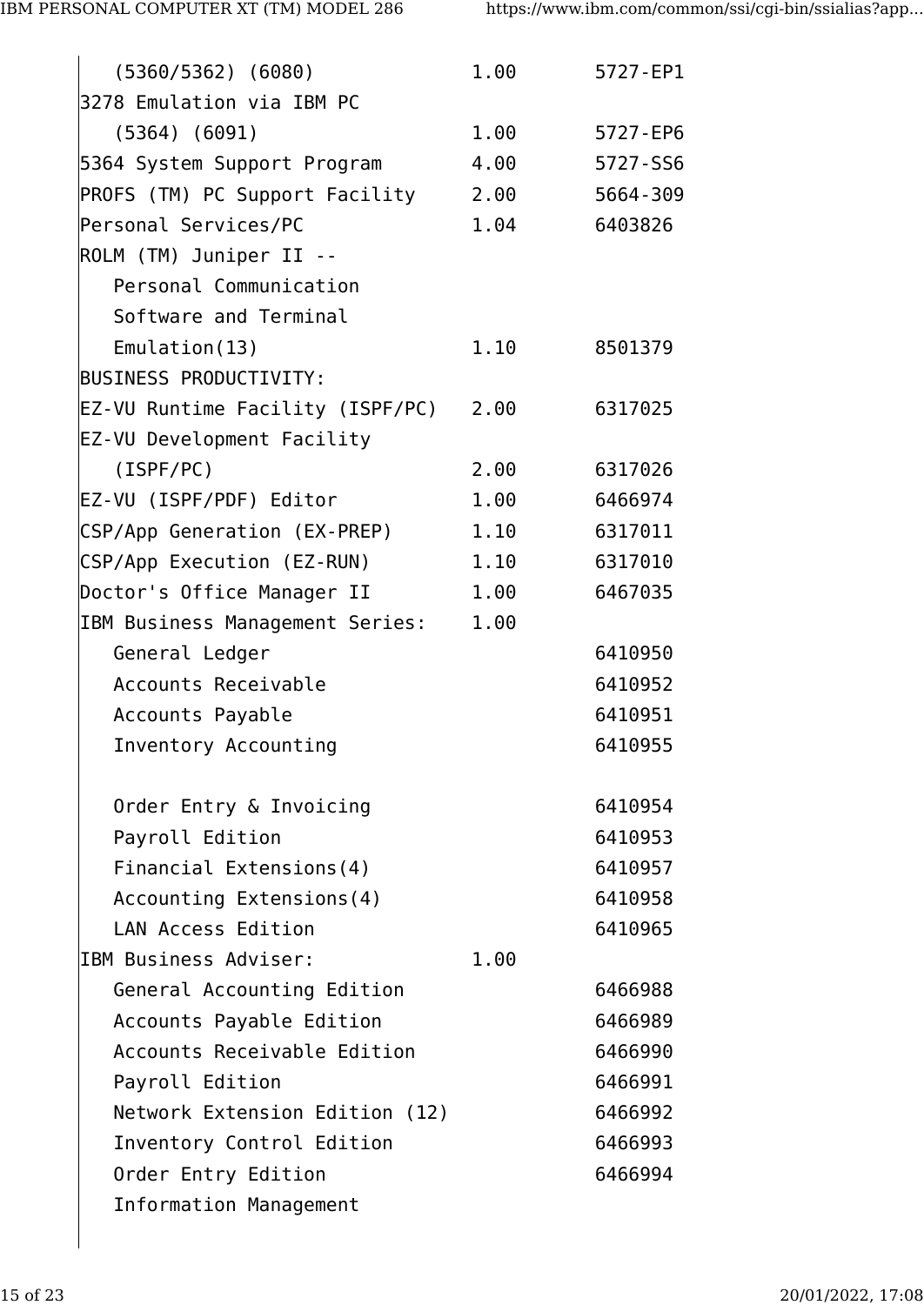| Edition                          |       | 6466995 |                        |
|----------------------------------|-------|---------|------------------------|
| IBM Personal Decision Series:    | 1.00  |         |                        |
| Data Edition                     |       | 6410936 | 6466983                |
| Reports+ Edition                 |       | 6410937 | 6466984                |
| Graphs Edition (11)              |       | 6410938 | 6403821                |
| <b>Plans Edition</b>             |       | 6410939 | 6466986                |
| Words Edition                    |       | 6410940 | 6466985                |
| Plans+ Edition                   |       | 6410972 | 6466987                |
| Mailing Labels(4)                |       | 6410942 |                        |
| Asset Catalog(4)                 |       | 6410943 |                        |
| Prospect Tracking(4)             |       | 6410944 |                        |
| Client Time/Cost                 |       |         |                        |
| Accounting(4)                    |       | 6410945 |                        |
| Appointment Calendar(4)          |       | 6410946 |                        |
| PC/Videotex                      | B1.10 | 6410985 |                        |
| VTX/GRAF                         | 1.10  | 6317012 |                        |
| PC/Colorview                     | 1.10  | 6410982 |                        |
| PC Storyboard                    | 1.11  | 6316998 |                        |
| IBM PC Pilot                     | 1.00  | 6316973 |                        |
| RS/1                             | 12.00 | 6317003 |                        |
| IBM Accounting Assistant Series: | 1.00  |         |                        |
| Accounts Payable Edition         |       | 6317050 | 6467004                |
| Billing/Accounts Receivable      |       |         |                        |
| Edition                          |       | 6317051 | 6467005                |
| General Accounting Edition       |       | 6317049 | 6467003                |
| Inventory Control/Purchasing     |       |         |                        |
| Edition                          |       | 6317053 | 6467007                |
| Job Cost Edition                 |       | 6317054 | 6467008                |
| Payroll Edition                  |       | 6317052 | 6467006                |
| IBM Filing Assistant (R)         | 2.00  |         | 6024457 (dual package) |
| IBM Graphing Assistant           | 2.00  |         | 6024458 (dual package) |
| IBM Reporting Assistant          | 2.00  |         | 6024459 (dual package) |
| IBM Writing Assistant            | 2.00  |         | 6024460 (dual package) |
| IBM Planning Assistant           | 2.00  |         | 6024461 (dual package) |
| IBM Drawing Assistant            | 1.00  | 6024089 |                        |
| IBM Project Assistant            | 1.00  | 6024462 |                        |
| Voice/Phone Assistant            | 1.00  | 6280741 |                        |
| Document Retrieval Assistant     | 1.00  | 6024306 |                        |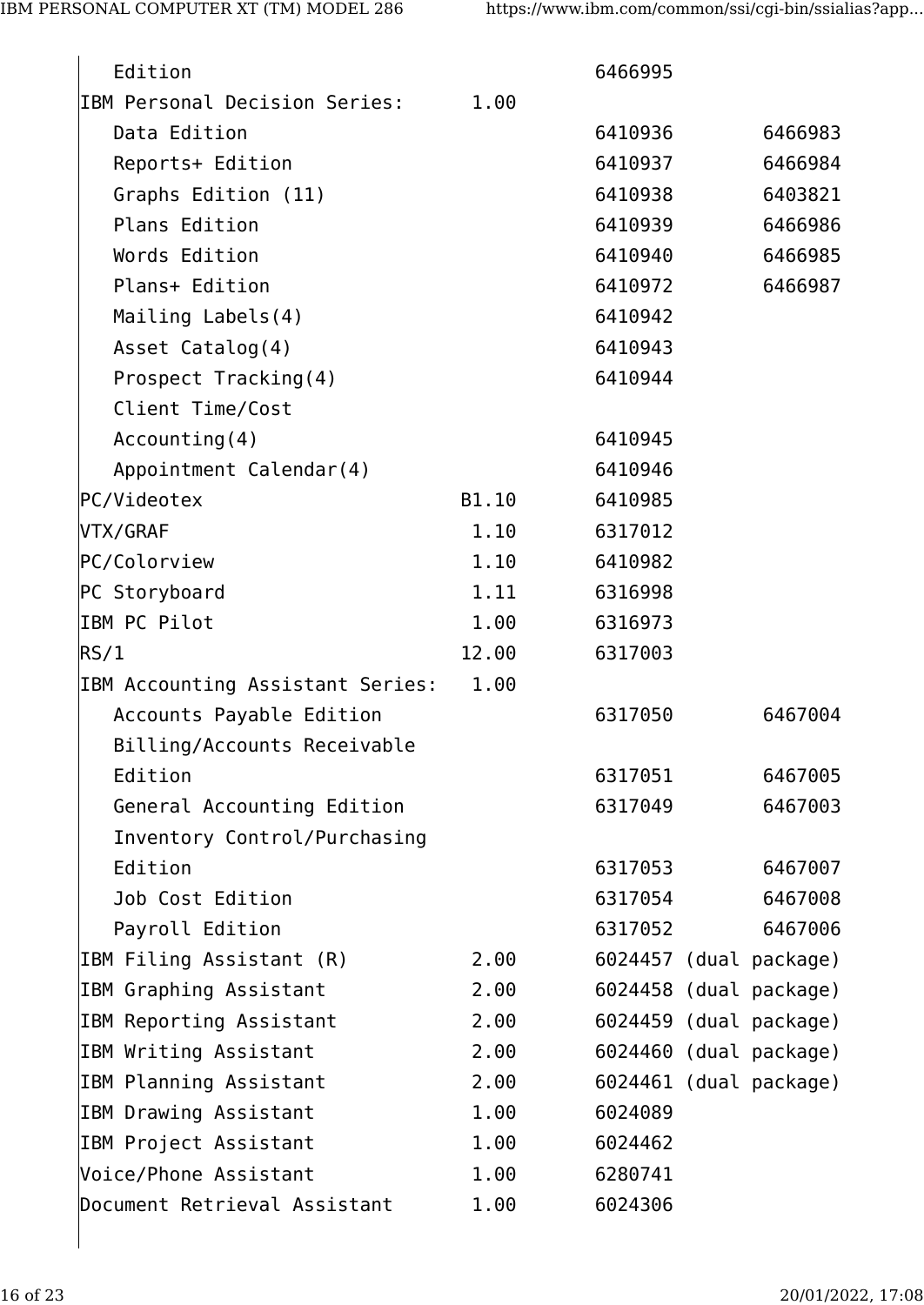| IBM DisplayWrite Assistant   | 1.00 |         | 59X9958 (dual package) |
|------------------------------|------|---------|------------------------|
| PC DisplayWrite 3            | 1.10 | 6280845 | 6489766                |
| PC DisplayWrite 4            | 1.00 | 74X9904 | 74X9913                |
| Personal Editor              | 1.00 | 6024051 |                        |
| Professional Editor          | 1.00 | 6024048 |                        |
| SPECIAL:                     |      |         |                        |
| TopView (TM)                 | 1.10 | 6024453 |                        |
| TopView ToolKit              | 1.10 | 6024454 |                        |
| XENIX Software Development   |      |         |                        |
| System(1)                    | 2.00 | 59X9939 |                        |
| XENIX Text Formatting        |      |         |                        |
| System(1)                    | 2.00 | 59X9941 |                        |
| XENIX Operating System       |      |         |                        |
| Extensions(1)                | 1.00 | 59X9943 |                        |
| ENGINEERING/SCIENTIFIC:      |      |         |                        |
| Graphics Development ToolKit | 1.10 | 6280076 |                        |
| Graphics Kernel System       | 1.00 | 6024203 |                        |
| Graphics Plotting System     | 1.00 | 6024204 |                        |
| Graphics File System         | 1.00 | 6024205 |                        |
| IEEE 488 S-R (GPIB)          | 1.00 | 6024201 |                        |
| DACS S-R/Distribution        | 1.00 | 6024202 |                        |
| EDUCATION:                   |      |         |                        |
| Earth Sciences Series: (1-7) | 1.00 |         |                        |
| Hydrologic Cycle             |      | 6024121 |                        |
| Ground Water                 |      | 6024122 |                        |
| Surface Water                |      | 6024123 |                        |
| Moisture in the Atmosphere   |      | 6024124 |                        |
| Earthquakes                  |      | 6024322 |                        |
| Volcanoes                    |      | 6024323 |                        |
| Landslides                   |      | 6024324 |                        |
| Biology Series: (1-20)       | 1.00 |         |                        |
| Cell Functions:              |      |         |                        |
| Growth and Mitosis           |      | 6024316 |                        |
| Chemicals of Life I:         |      |         |                        |
| The Structure of Matter      |      | 6024317 |                        |
| Chemicals of Life II: Water, |      |         |                        |
| Carbohydrates and Lipids     |      | 6024344 |                        |
| Chemicals of Life III:       |      |         |                        |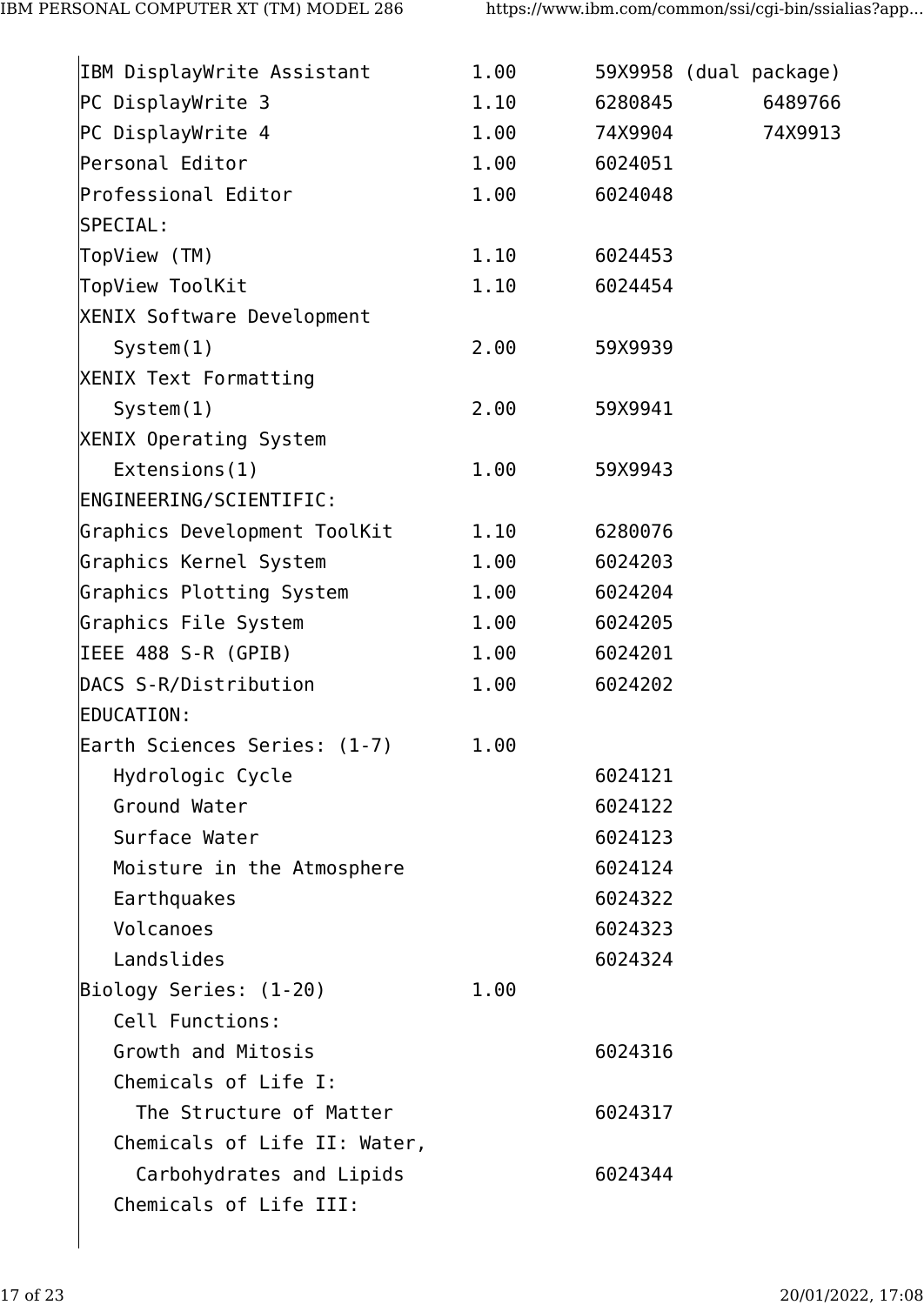| Proteins and Nucleic Acids           | 6024409 |
|--------------------------------------|---------|
| Leaf: Structure and Physiology       | 6024318 |
| Light, Plants & Photosynthesis:      |         |
| Energy in Conversion                 | 6024319 |
| Passive Transport: Diffusion         |         |
| and Osmosis                          | 6024320 |
| Plants: Growth and                   |         |
| Specialization                       | 6024321 |
| Pathology: Diseases and              |         |
| Defenses                             | 6024343 |
| Modern Genetics: Chromosomes         |         |
| and Coding                           | 6024345 |
| Human Life Processes I:              |         |
| Cellular Physiology                  | 6024346 |
| Human Life Processes II:             |         |
| Systems Level                        | 6024411 |
| Human Life Processes III:            |         |
| Development and Differentiation      | 6024414 |
| Cytology & Histology:                |         |
| Cells and Tissues                    | 6024407 |
| Mendelian Genetics:                  |         |
| The Science of Inheritance           | 6024408 |
| Regulation & Homeostasis:            |         |
| Systems in Balance                   | 6024410 |
| The Environment I: Habitats          |         |
| Habitats and Ecosystems              | 6024412 |
| The Environment II:                  |         |
| Cycles and Interactions              | 6024413 |
| Pollination and Fertilization:       |         |
| Seeds, Fruits and Embryos            | 6024415 |
| Taxonomy: Classification             |         |
| and Organization                     | 6024416 |
| Physics Discovery Series: (1-7) 1.01 |         |
| Investigating Acceleration           | 6024403 |
| Investigating Gravitational          |         |
| Force                                | 6024404 |
| Investigating Thermal Energy         | 6024405 |
| Investigating Conservation of Energy | 6024406 |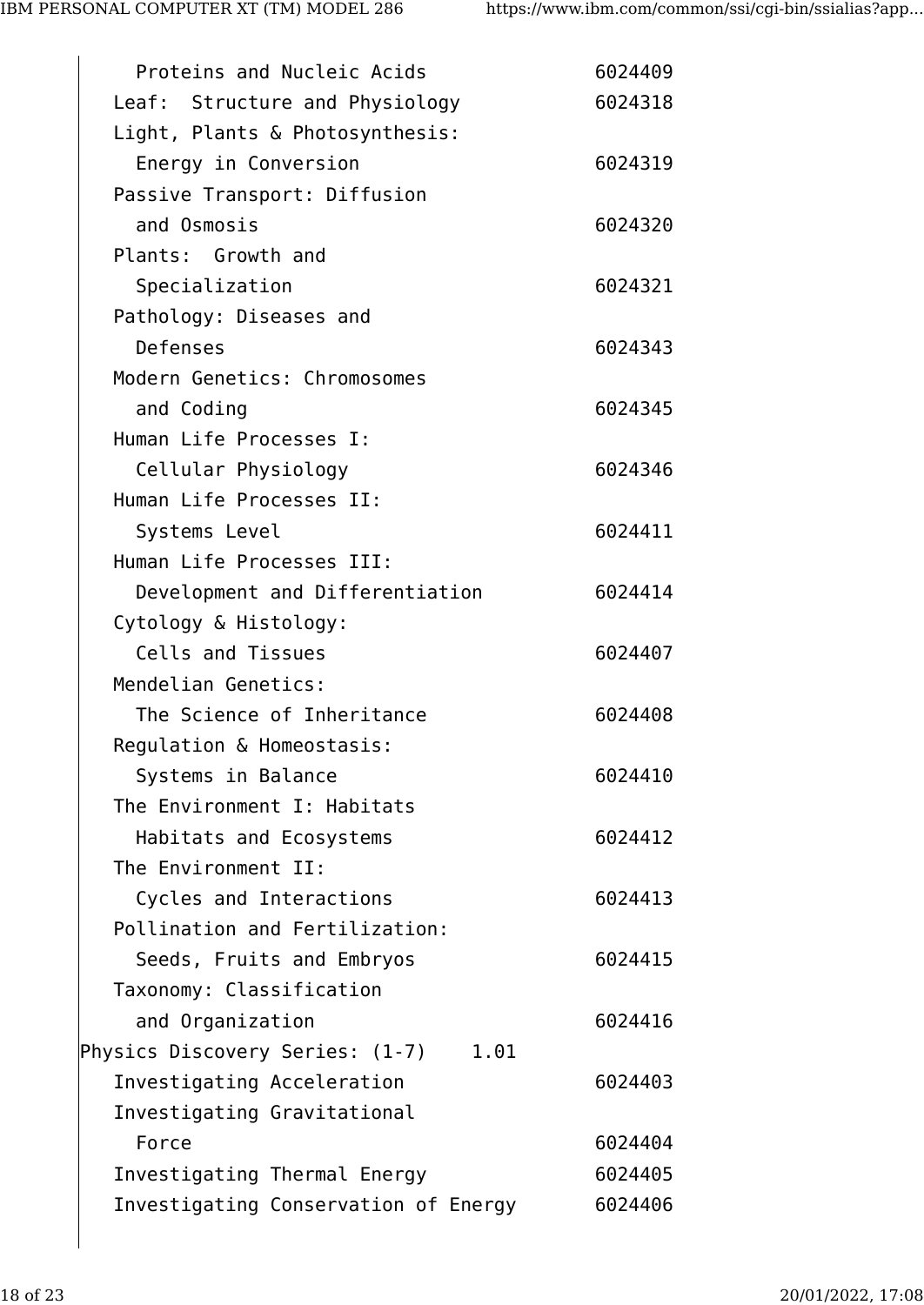| Investigating Wave Interference         |      | 6024466 |
|-----------------------------------------|------|---------|
| Investigating Electric Fields           |      | 6024464 |
| Investigating Models of Light           |      | 6024465 |
| Karel the Robot                         | 1.00 | 6024066 |
| Electric Poet (R) (Color                |      |         |
| Control Corp.)                          | 1.00 | 6024172 |
| Logo                                    | 1.00 | 6024076 |
| Logo Learner                            | 1.00 | 6024136 |
| Listen to Learn                         | 1.00 | 6024165 |
| Monster Math                            | 1.00 | 6024072 |
| Private Tutor (TM)                      | 2.00 | 6024113 |
| Teacher's Quiz Designer                 | 1.00 | 6024075 |
| Turtle Power(1)                         | 1.00 | 6024109 |
| Adventures in Math                      | 1.00 | 6024112 |
| Primary Editor                          | 1.00 | 6024294 |
| Missing Letters                         | 1.00 | 6024104 |
| I Can be Anything $(1)$                 | 1.00 | 6024304 |
| Rocky's Boots (TM)                      |      |         |
| (The Learning Co.)                      | 1.00 | 6024099 |
| Private Tutor (TM) Courses:             | 1.00 |         |
| Learning DOS                            |      | 6024063 |
| Learning to Program in BASIC            |      | 6024081 |
| Computers and Communications            |      | 6024069 |
| Reading Comprehension Skills            |      | 6024325 |
| Vocabulary Building Skills              |      | 6024326 |
| Word Knowledge Skills                   |      | 6024327 |
| Language Skills                         |      | 6024084 |
| Capitalization Skills                   |      | 6024085 |
| Spelling Skills                         |      | 6024086 |
|                                         |      |         |
| <b>Punctuation Skills</b>               |      | 6024083 |
| Math Computation Skills                 |      | 6024305 |
| Basic Number Concepts                   |      | 6024297 |
| Solving Math Word Problems              |      | 6024308 |
| Preparing for Geometry                  |      |         |
| and Algebra                             |      | 6024307 |
| Bumble Plot (TM) (The Learning Co.)1.00 |      | 6024096 |
| Gertrude's Secrets (TM)                 |      |         |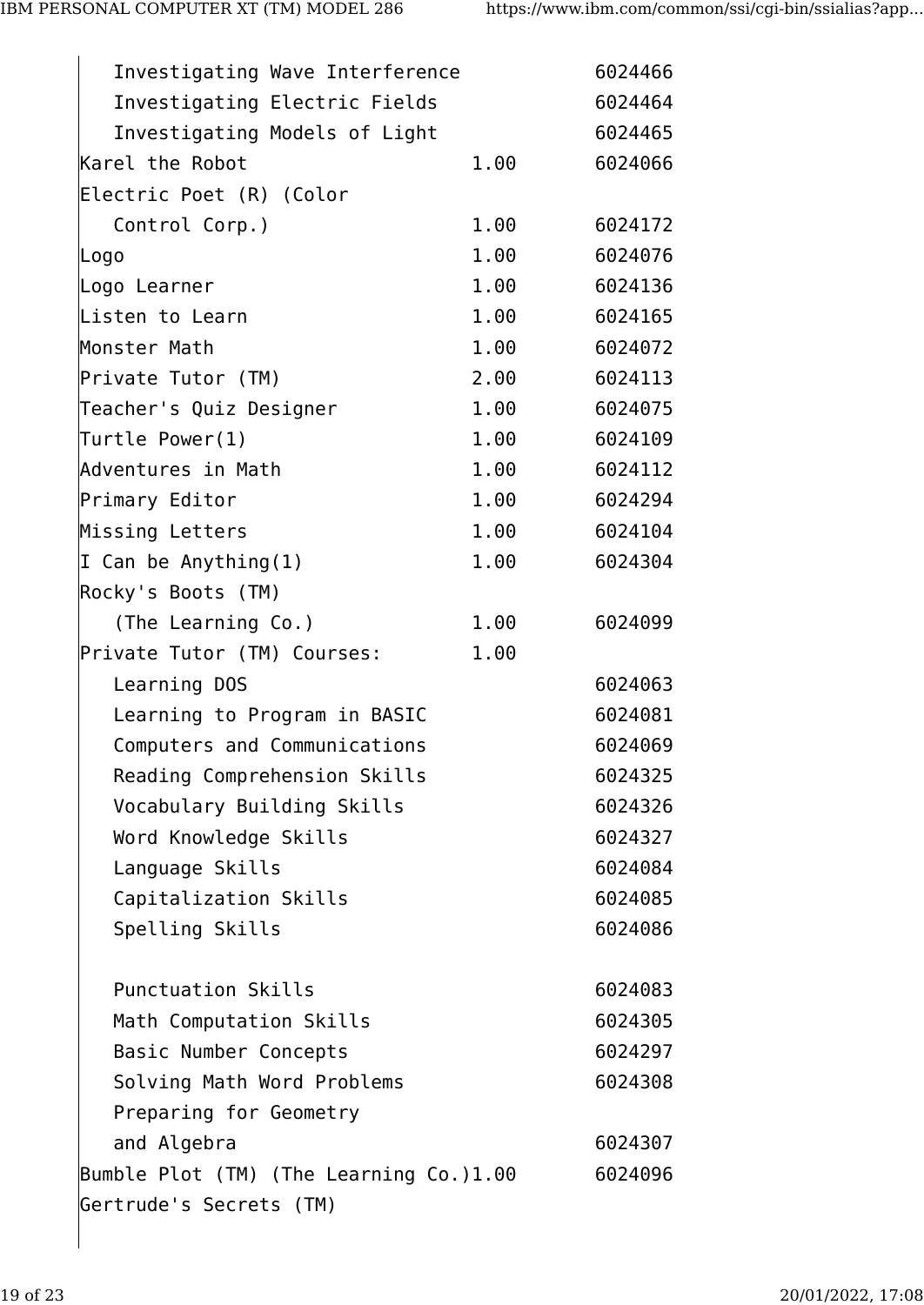| (The Learning Co.)                      | 1.00 | 6024097 |
|-----------------------------------------|------|---------|
| Gertrude's Puzzles (TM)                 |      |         |
| (The Learning Co.)                      | 1.00 | 6024098 |
| Juggle's Butterfly (TM)                 |      |         |
| (The Learning Co.)                      | 1.00 | 6024095 |
| Bouncy Bee Learns Letters               | 1.00 | 6024137 |
| Bouncy Bee Learns Words                 | 1.00 | 6024139 |
| Get Set for Writing to Read (TM) 1.00   |      | 6024468 |
| Scientific Reasoning Series: (1-5) 1.00 |      |         |
| Theory Formation: Reflections           |      |         |
| and Patterns                            |      | 6024471 |
| Measurement Process: Distance           |      |         |
| and Area                                |      | 6024470 |
| Scientific Models:                      |      |         |
| Batteries and Bulbs                     |      |         |
| and Families                            |      | 6024472 |
| Ratio Reasoning:                        |      |         |
| Crystals and Speed                      |      | 6024473 |
| Concept Development:                    |      |         |
| Heat and Temperature,                   |      |         |
| and Graphs                              |      | 6024474 |
| Classroom LAN Administrative            |      |         |
| System                                  | 1.00 | 6024159 |
| Comma Cat (R) (Control                  |      |         |
| Color Corp.)                            | 1.00 | 6024093 |
| Dictionary Dog (R) (Control             |      |         |
| Color Corp.)                            | 1.00 | 6024067 |
| Typing Tutor                            | 1.00 | 6024013 |
| Bumble Games (TM)                       |      |         |
| (The Learning Co.)                      | 1.00 | 6024094 |
| Basic Skills Series:                    |      |         |
| Reading for Meaning: Level I 1.00       |      | 6024330 |
| Reading for Meaning: Level II 1.00      |      | 6024336 |
| ReIding for Meaning: Level II 1.00      |      | 6024337 |
| Reading for Meaning: Level IV 1.00      |      | 6024338 |
| Reading for Information:                |      |         |
| Level II                                | 1.00 | 6024358 |
| Reading for Information:                |      |         |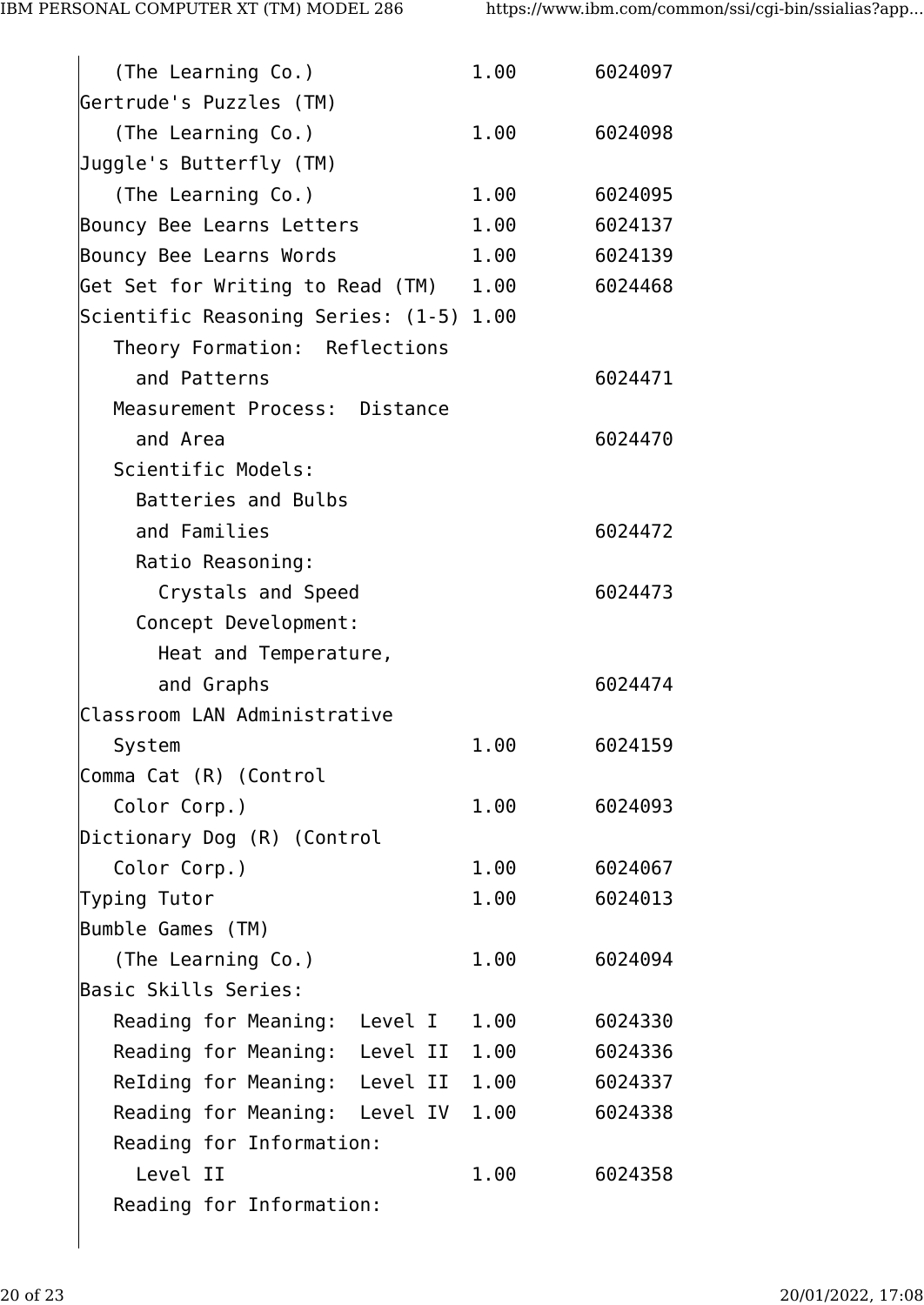| Level III                      | 1.00 | 6024359 |
|--------------------------------|------|---------|
| Reading for Information:       |      |         |
| Level IV                       | 1.00 | 6024360 |
| Vocabulary: Level II           | 1.00 | 6024350 |
| Vocabulary: Level III          | 1.00 | 6024351 |
| Vocabulary: Level IV           | 1.00 | 6024352 |
| Spelling: Level I              | 1.00 | 6024347 |
| Spelling: Level II             | 1.00 | 6024348 |
| Spelling: Level III            | 1.00 | 6024349 |
| Parts of Speech: Level II      | 1.00 | 6024333 |
| Parts of Speech: Level III     | 1.00 | 6024334 |
| Touch Typing for Beginners     | 1.00 | 6024339 |
| Math Concepts: Level P         | 1.00 | 6024356 |
| Math Concepts: Level I         | 1.00 | 6024355 |
| Math Concepts: Level II        | 1.00 | 6024357 |
| Math Concepts: Level III       | 1.00 | 6024427 |
| Math Concepts: Level IV        | 1.00 | 6024429 |
| Math Practice: Level I         | 1.00 | 6024353 |
| Math Practice: Level II        | 1.00 | 6024354 |
| Math Practice: Level III       | 1.00 | 6024431 |
| Math Practice: Level IV        | 1.00 | 6024432 |
| Punctuation: Level II          | 1.00 | 6024487 |
| Punctuation: Level III         | 1.00 | 6024488 |
| Punctuation: Level IV          | 1.00 | 6024489 |
| Combining Sentences: Level II  | 1.00 | 6024482 |
| Combining Sentences: Level III | 1.00 | 6024483 |
| Combining Sentences: Level IV  | 1.00 | 6024484 |
| Geometry One: Foundations      | 1.00 | 6024485 |
| Geometry Two:                  |      |         |
| Proofs and Extensions          | 1.00 | 6024486 |
| VENDOR LOGO PROGRAMS:          |      |         |
| $ 1 - 2 - 3 (R) $              |      |         |
| (Lotus Development Corp.)      | 2.00 |         |
| Symphony (R)                   |      |         |
| (Lotus Development Corp.)      | 1.10 | (5)     |
| Framework II (TM)              |      |         |
| (Ashton-Tate)                  | 1.00 | (6)     |
| dBASE III Plus (TM)            |      |         |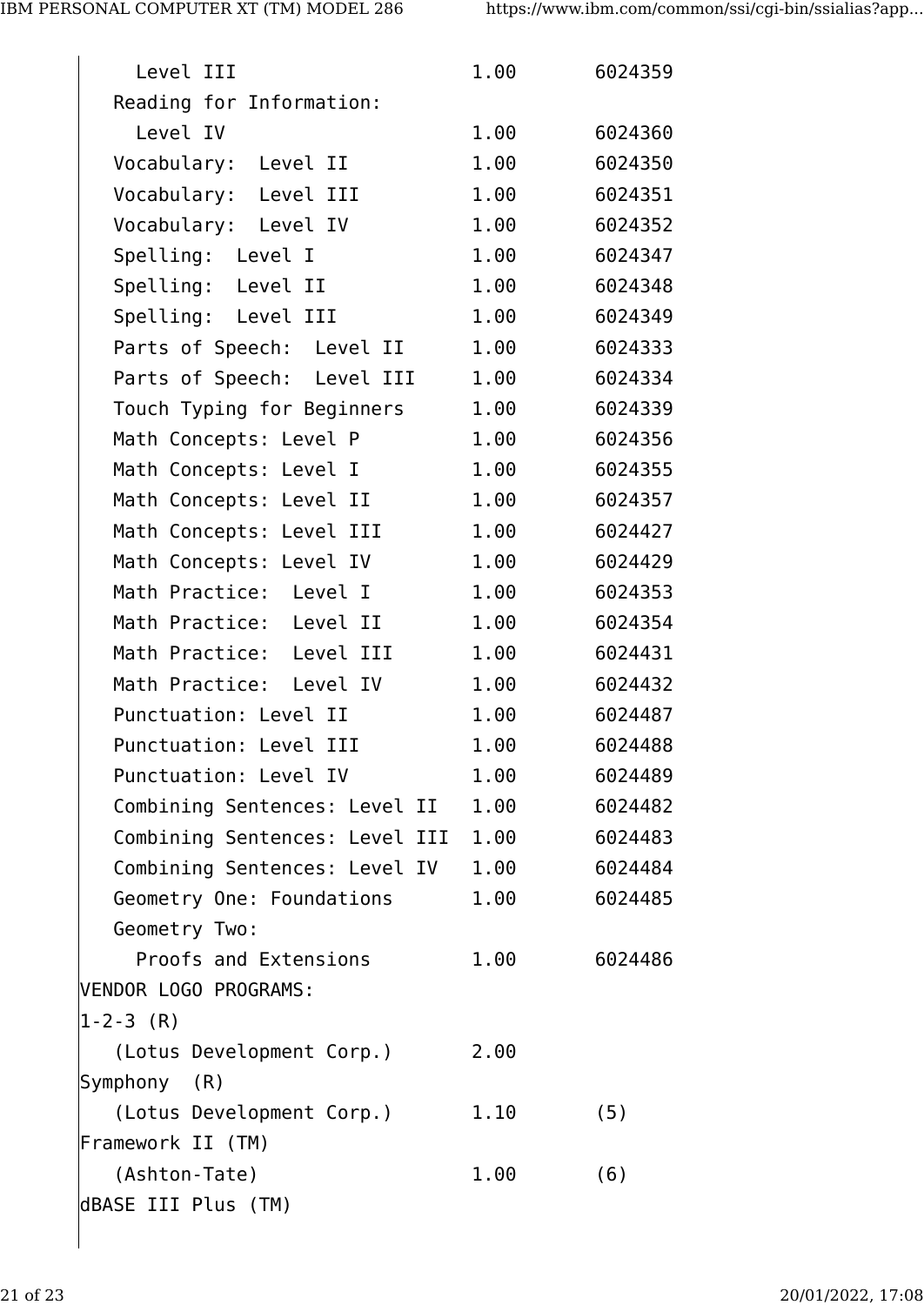Operating System.

| (Ashton-Tate)                                            | 1.00        |     |
|----------------------------------------------------------|-------------|-----|
| WordStar 2000 Plus (R)                                   |             |     |
| (MicroPro Intl.)                                         | 2.00        |     |
| R: BASE 5000 (R)                                         |             |     |
| (Microrim Inc.)                                          | 1.01        |     |
| Clout (R) (Microrim Inc.)                                | 2.00        |     |
| Multimate Advantage                                      |             |     |
| (MultiMate Intl. Inc.)                                   | 3.60B       |     |
| Turbo Pascal (TM)                                        |             |     |
| (Borland)                                                | $3.01A$ (7) |     |
| <b>CHART-MASTER</b>                                      |             |     |
| (Decision Resources)                                     | 6.10        | (8) |
| <b>DIAGRAM-MASTER</b>                                    |             |     |
| (Decision Resources)                                     | 5.01        |     |
| WordPerfect (TM)                                         |             |     |
| (WordPerfect Corp.)                                      | 4.10        |     |
| Enable (The Software Group)                              | 1.10        | (9) |
| NOTES:                                                   |             |     |
| $ (1)$ These products do not use or require the DOS Oper |             |     |
| $(2)$ PTF #UR17210 required.                             |             |     |
| $(3)$ Does not support Remote 5250 Emulation (6403685).  |             |     |

- (4) Templates for tested products.
- (5) EGA and monochrome displays are not usable concurrently.
- (6) The special device driver (IBM.KB) provided on the SETUP diskette must be installed.
- (7) Function keys 11 and 12 are not supported.
- (8) 3.5' diskette version not supported.
- (8) 3.5' diskette version not supported.
- (9) Limited use of the new duplicate (separate) keys on the Enhanced Personal Computer Keyboard (PgUp, Home, etc.)
- (10)IBM PC XENIX does not support the following options:
	- BSC Adapter SDLC Adapter General Purpose Interface Bus Adapter Data Aquisition and Control Adapter PC Network Adapter 3.5' External Diskette Drive. 3.5' External Diskette Drive.